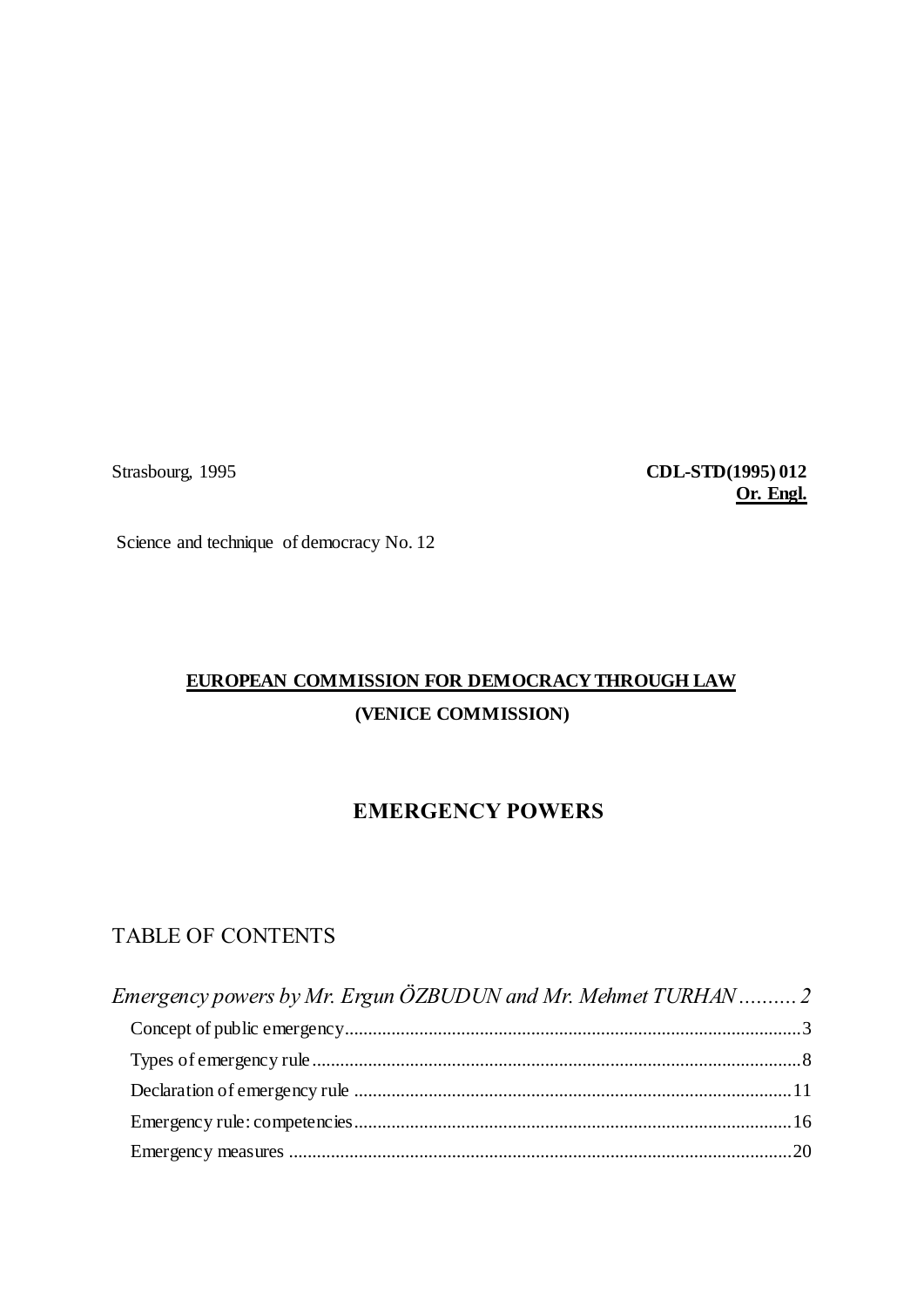### <span id="page-1-0"></span>**Emergency powers by Mr. Ergun ÖZBUDUN and Mr. Mehmet TURHAN**

### Preliminary Remark

This consolidated report is essentially based upon replies to the questionnaire on emergency powers formulated by the European Commission for Democracy through Law.

In all, the Commission received replies from 32 countries (Albania, Austria, Canada, Croatia, Cyprus, Denmark, Finland, Germany, Greece, Hungary, Kyrgyzstan, Ireland, Italy, Japan, Latvia, Liechtenstein, Lithuania, Luxembourg, Malta, Norway, Poland, Portugal, Romania, Russia, Slovakia, Slovenia, S.Marino, Spain, Sweden, Switzerland, Turkey, United States of America). The replies were given by members of the Commission.

The present report does not constitute an exhaustive study of comparative law in the matter of emergency powers. Its purpose is to demonstrate the diversity of legal models regulating emergency situations which have been established, a diversity which reflects the complexity of the situations in practice and, consequently, the variety of solutions adopted by different States to deal with the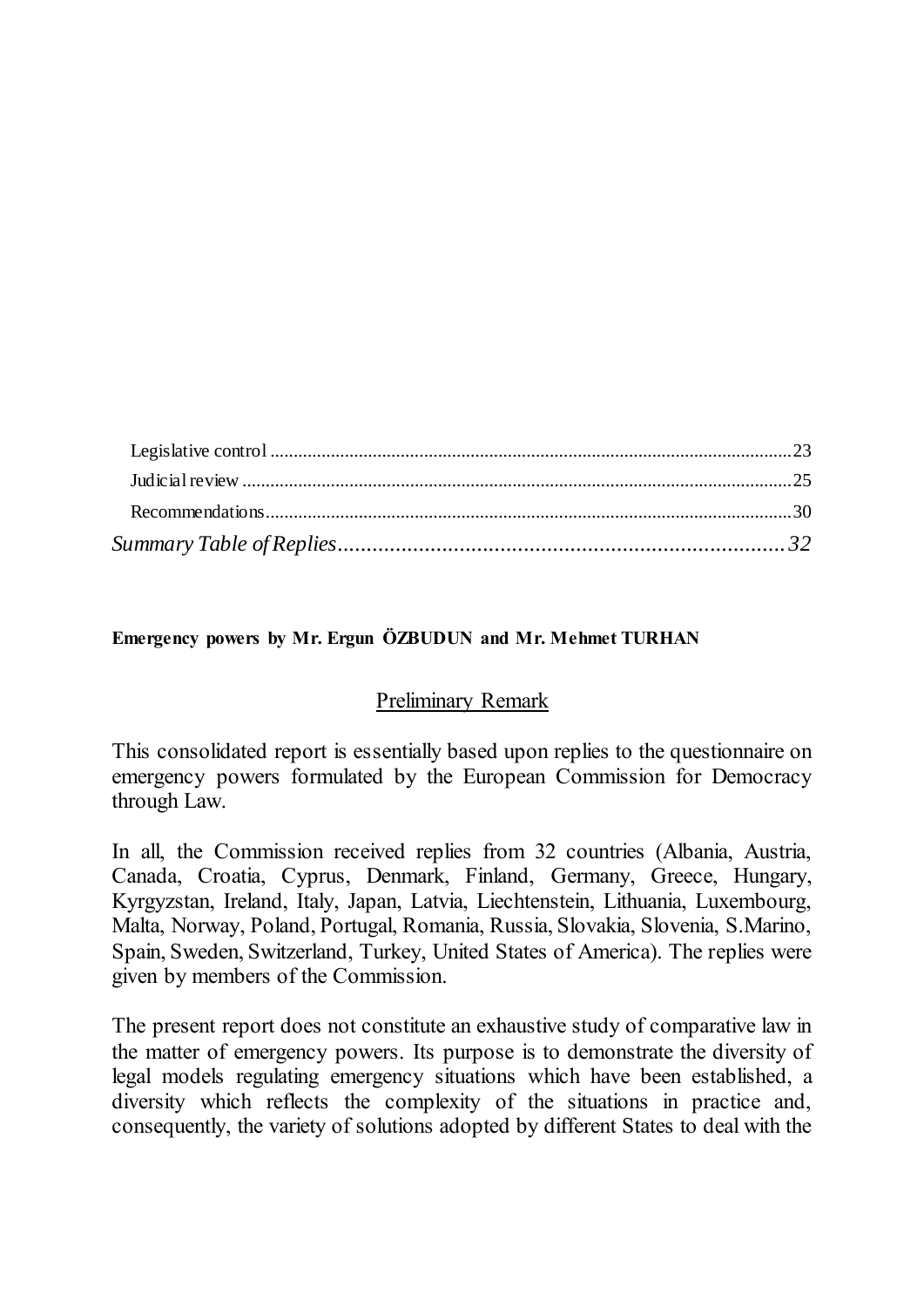problem. This report might thereby serve as a concise repertoire of constitutional and legislative practice in several European and other States.

Finally, the report contains a set of recommendations addressed to any country undergoing constitutional reform.

<span id="page-2-0"></span>Concept of public emergency

Public emergency situations involve both derogations from normal human rights standards and alterations in the distribution of functions and powers among the different organs of the State. Derogations from fundamental human rights are an especially crucial problem since experience has shown that the gravest violations of human rights tend to occur in the context of states of emergency. Nevertheless, the principal international human rights instruments of our time contain a derogation clause with regard to emergencies. The European Convention of Human Rights and Fundamental Freedoms (ECHR, Article 15) allows derogation in cases of "war or other public emergency threatening the life of the nation". The International Covenant on Civil and Political Rights (ICCPR, Article 4) refers to a "public emergency which threatens the life of the nation", while the American Convention on Human Rights (ACHR, Article 27) refers to a "war, public danger, or other public emergency that threatens the independence or security of a State party".

Most constitutions contain provisions on emergency situations. In a minority of countries there is no emergency rule as such, but there are provisions to be applied in the event of war, danger of war, or other emergency situations. In Norway, Denmark, Luxembourg, Sweden and Austria, no emergency rule exists in the ordinary sense of the word, but what is involved is an extended transfer of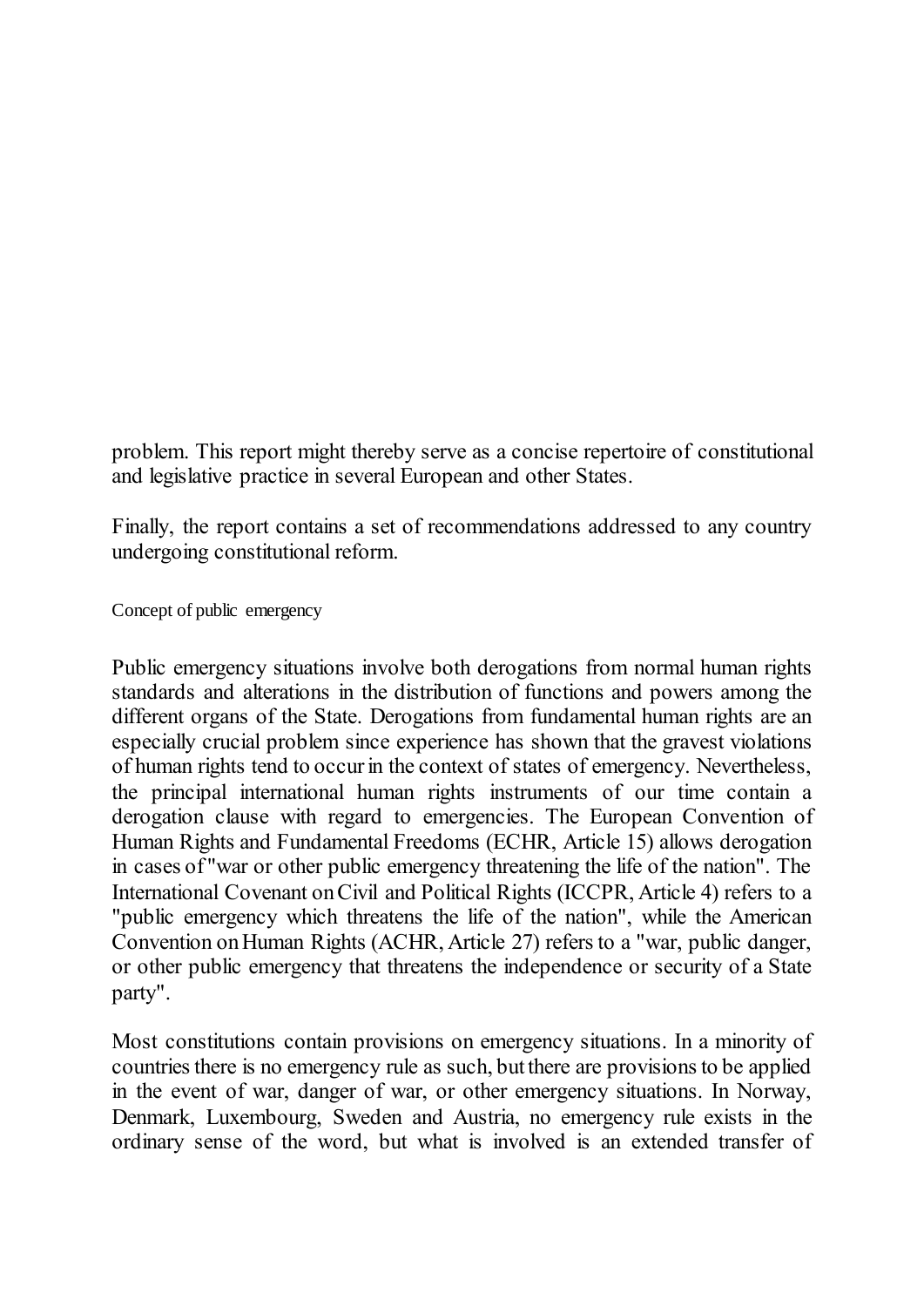legislative power if the Parliament is unable to meet and to perform its functions. In Norway, in 1950, the Parliament passed a statute which gives more competence to the executive branch during war time or war-like situations. However, this competence is exercised on behalf of the Parliament and only if the Parliament is unable to fulfil its functions. Similarly in Sweden, in case of war or imminent danger of war when it is impossible to keep the entire *Riksdag* (Parliament) assembled, the *Riksdag* may be replaced by a War Delegation appointed from among the members of the *Riksdag* if circumstances so require. The War Delegation consists of 51 members, including the Speaker of the *Riksdag*, and is thus a *Riksdag* in miniature. It enjoys all the powers otherwise vested in the *Riksdag*. If, in time of war, when even the War Delegation is unable to perform its functions, these functions devolve upon the Government in so far as it is necessary to defend the country and terminate hostilities. The Government may not, however, enact, amend or repeal any fundamental laws, the *Riksdag* Act, or the Parliamentary Elections Act.

In Denmark, the Government may issue temporary acts when the members of the Parliament cannot be gathered and the circumstances are extremely urgent. However, such acts must not be in conflict with the constitution and have to be submitted to the Parliament for approval or disapproval at the beginning of the first possible assembly of the Parliament.

In Luxembourg, although no emergency rule as such exists, in times of economic and social crises the legislature passed enabling acts *(habilitations législatives)* empowering the executive to regulate certain areas that are not considered the exclusive domain of laws. In such situations the executive itself may pass decreelaws invoking the state of necessity as a condition of validity of such decree-laws.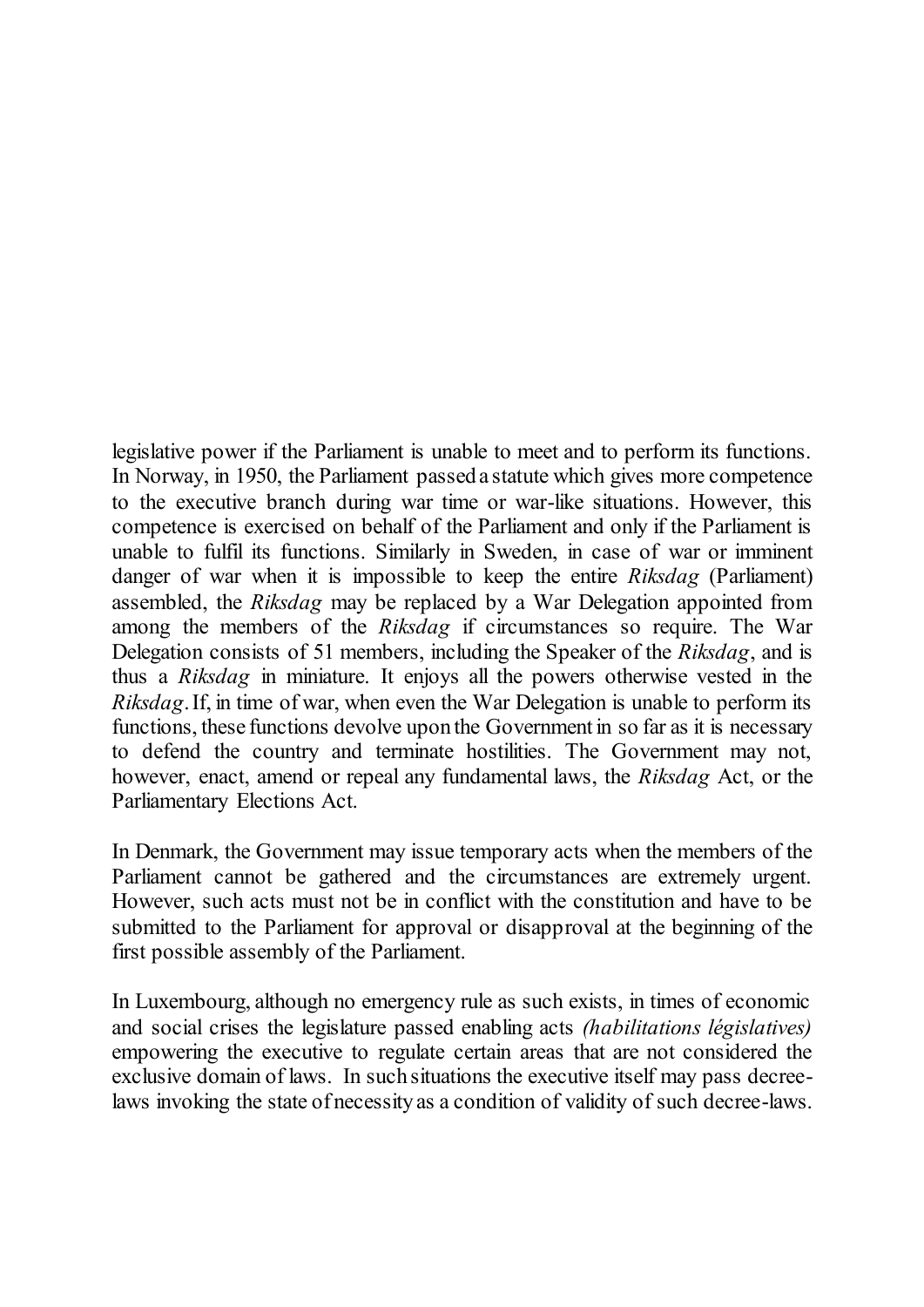In Austria, if the Parliament is not assembled, or if it cannot meet in time, or is impeded from action by circumstances beyond its control, to prevent obvious and irreparable damage to the community, the Federal President can, at the recommendation of the Federal Government and on his and their responsibility, take necessary measures by way of provisional law-amending ordinances. The Federal Government must present its recommendation with the consent of the Standing Sub-Committee, to be appointed by the Main Committee of the *Nationalrat* (Parliament). Such an ordinance requires the countersignature of the Federal Government. Such ordinances must be submitted by the Federal Government to the *Nationalrat* without delay. Within four weeks of submission, the *Nationalrat* must either vote a corresponding Federal Law in place of the ordinance or pass a resolution demanding that the ordinance immediately be invalidated. In addition, certain ordinary laws in Austria give the executive the power to take measures in times of economic crisis or scarcity in order to provide necessary supplies.

In Switzerland, the federal constitution contains no explicit provisions on emergency rule in the ordinary sense of the word. Several possibilities, however, can be distinguished. One is the regime of full powers *(régime des pleins pouvoirs)*. The Swiss doctrine recognises that in case the Federal Assembly is unable to meet or the normal legislative procedure can no longer be followed, the Federal Council is implicitly empowered by the Constitution to take all necessary measures, even if they are unconstitutional, to protect the security, independence and the neutrality of the country, its national economic interests, etc. When the Federal Assembly is able to meet, it has the power to confirm this "state of necessity" and to grant full powers to the Federal Council. This regime was implemented only during the two world wars. The second is the "regime of strict necessity", when the parliament can no longer function and therefore the Federal Council assumes the power to legislate by decrees of necessity even derogating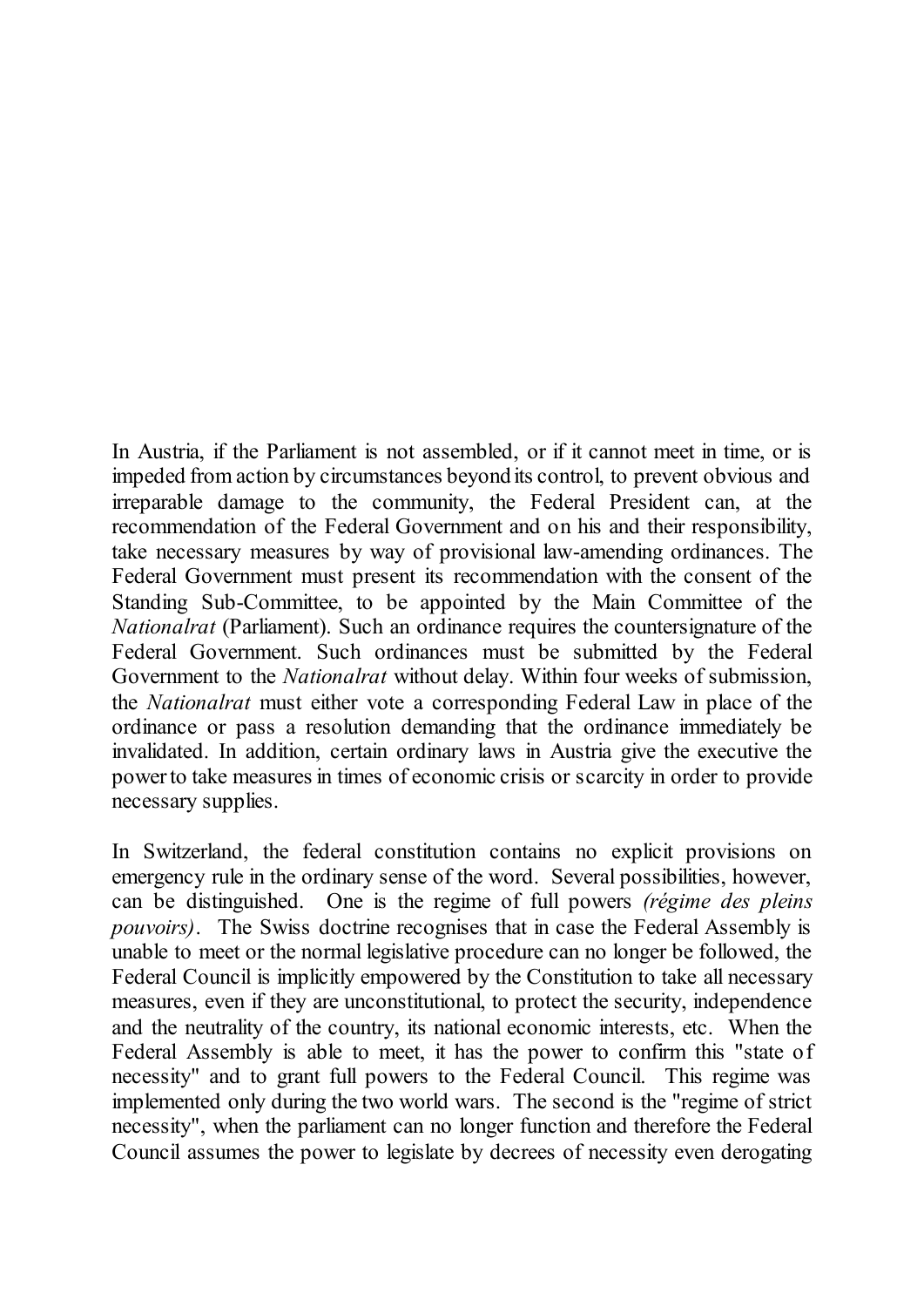from the Constitution. There is no example of such a regime in the constitutional history of Switzerland. The third are the possibilities offered by Article 102 of the Constitution, which gives the Federal Council the duty to look after the internal and external security of the country and to maintain its independence and neutrality. Since 1914, the Swiss government has invoked this article to issue ordinances, in times of immediate danger, in areas that have not previously been regulated by laws. Thus, in a sense, the Federal Council functions like an ordinary legislature. However, such ordinances cannot contain provisions against the Constitution, laws, and resolutions of the Federal Assembly. Therefore, this does not involve an emergency rule in the commonly used meaning of the word.

The United States does not have a specific legal regime for emergency situations. At the Federal level, the U.S. Constitution and federal legislation authorise the President, in certain limited and clearly defined circumstances, to sanction the use of federal troops to control domestic violence, suppress insurrections and enforce federal law. These laws do not, however, authorise the Executive to suspend or interfere with the normal operations of the other branches of the Federal Government (the Congress and the Judiciary) or to permit derogations from fundamental rights. Indeed, with only one exception (the right of habeas corpus, which the Congress may temporarily suspend when public safety so requires), constitutional rights remain in effect at all times. At State and local levels, a wide variety of emergency enabling provisions exist that permit the State Executive (State Governors, City Mayors, Country Executives) to take emergency actions. These provisions are based on the general police power that has been reserved to the States by the U.S. Constitution. If not unreasonable or arbitrary, a State may infringe upon what might otherwise be regarded as constitutionally protected rights if it is necessary to protect public health, safety and welfare in an emergency.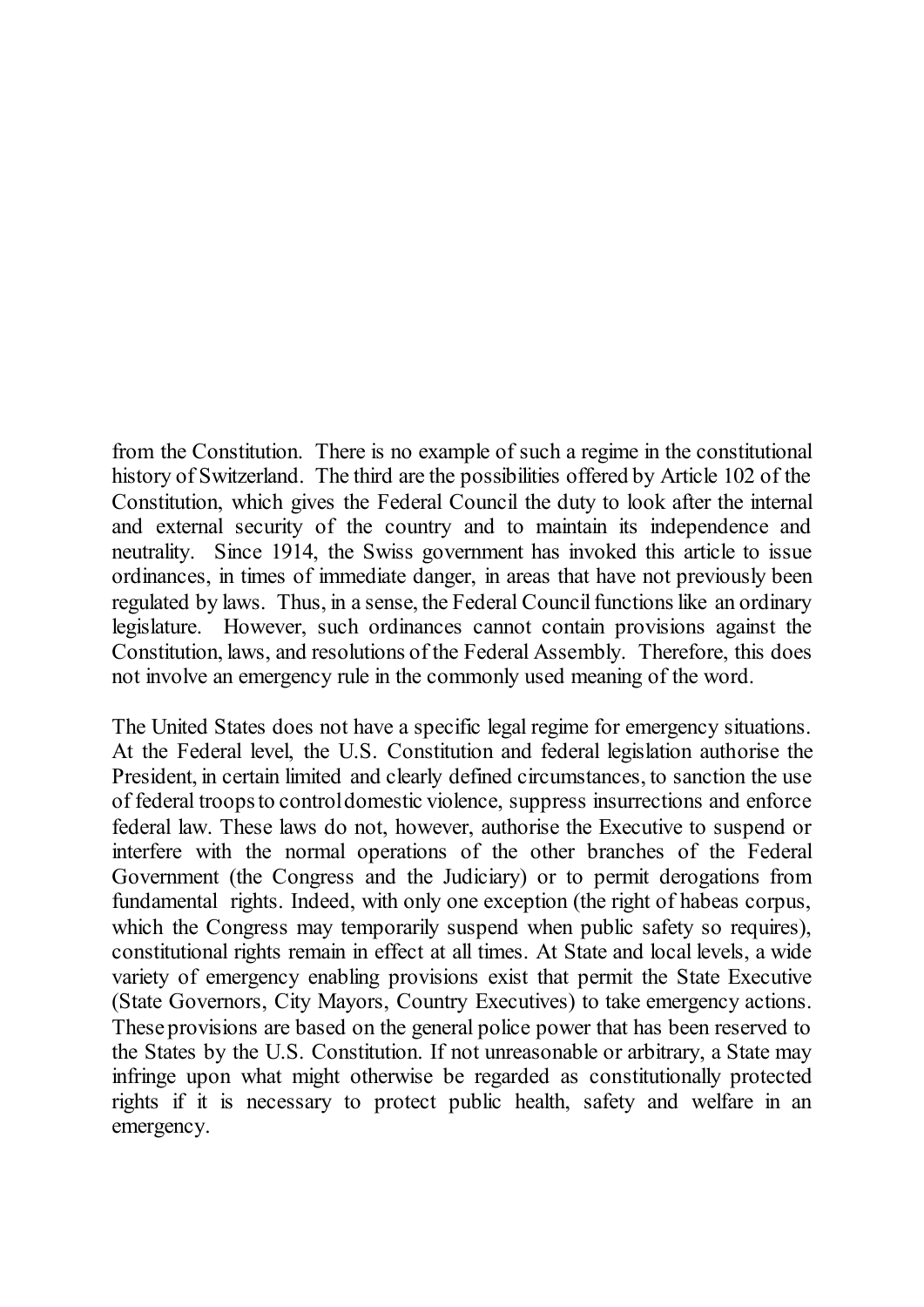The Italian Constitution refers only to the state of war (Article 78). In case of war, the term of the Chambers can be extended by a statute until the end of war. The prohibition of the infliction of the death penalty is suspended in cases provided for by military war laws. The jurisdiction of army judges can be extended by law; exceptions to the rules concerning appeal against the decisions of army judges to the Cassation Court are permitted; and the Chambers are allowed to give the Cabinet the necessary powers in accordance with the exigencies of the situation. However, such a transfer cannot involve the total suspension of the powers of the Parliament or of those of the other constitutional bodies. A suspension of the democratic and representative government is not allowed, and the Parliament cannot give up its functions of political direction and control. Furthermore, in times of peace, the Cabinet is entrusted with the power of adopting, in special situations of necessity and urgency, provisional measures by decrees having the force of law, which are to be submitted to the Chambers to be converted to acts of parliament. The decrees lose their legal force *ex tunc*, if they are not converted into statutes within sixty days of their publication (Article 77). The ordinary fascist legislation concerning a declaration of the state of public danger and of internal war is formally still in effect. However, it is generally thought that those rules are in contradiction with the present Constitution. The Constitutional Court declared that the executive decrees without the force of law cannot bring about restrictions on fundamental freedoms and human rights.

Finally, the constitutions of Japan, Luxembourg and San Marino do not mention emergency rule at all. Although in Japan the Police Law allows the Prime Minister to declare a state of emergency, this does not constitute an emergency rule in the ordinary sense of the word since the Law grants no extraordinary powers.

The constitutions of all other Council of Europe member States contain specific provisions on emergency situations. Since constitutional regulation usually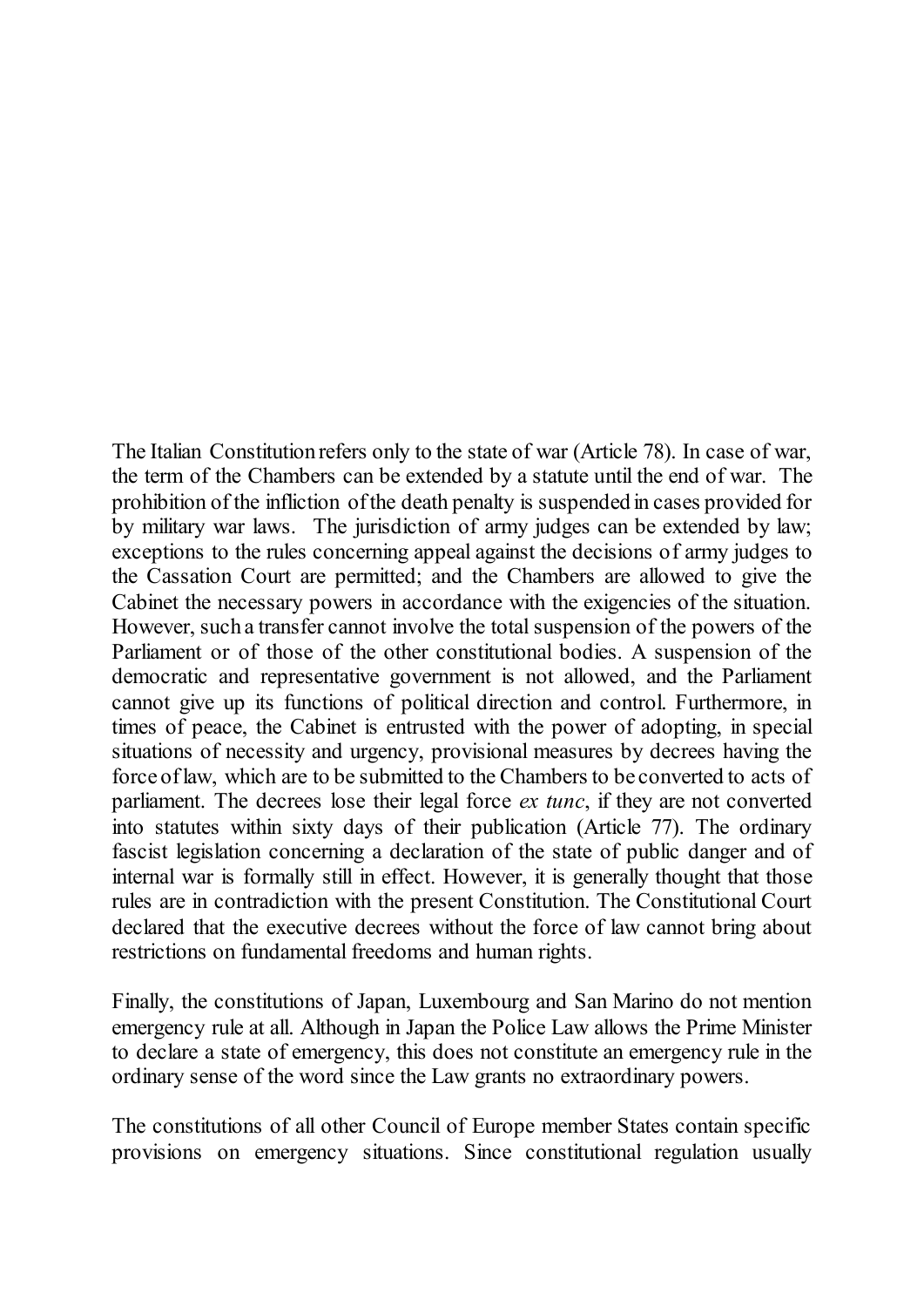involves guarantees for fundamental rights and liberties, it is recommended that such emergency regimes be explicitly regulated in the constitutions.

<span id="page-7-0"></span>Types of emergency rule

In a minority of countries (Cyprus, Malta, Liechtenstein) there is only one type of emergency rule. In Cyprus, for example, a Proclamation of Emergency may be issued in case of war or other public danger threatening the life of the nation. Similarly, the Constitution of the Slovak Republic provides for emergency rule without specifying its causes. In the ordinary legislation there are references to different types of emergency rule, such as the state of military alert, natural disasters and catastrophes. In a majority of cases, however, there are different types of emergency rule to deal with different kinds of emergencies in proportion to the gravity of the situation.

In Germany, the 1968 amendments to the Basic Law provide for three distinct types of emergency situation. A "state of defence" exists when the republic is under attack or threat of imminent attack by an armed force. A "state of tension" covers the conditions that precede a state of defence, such as a "situation approaching civil war or preparation for international war". "Internal state of emergency" covers natural disasters, grave accidents, threats to the free democratic order in the federation or the *Länder*, or dangers to public security or order.

The Spanish Constitution likewise adopts a diversified or plural model for declaring emergency rule referring to three specific situations which it terms "state of alarm", "state of emergency", and "state of siege" (or martial law). However, the Constitution does not define the causes for which emergency rule may be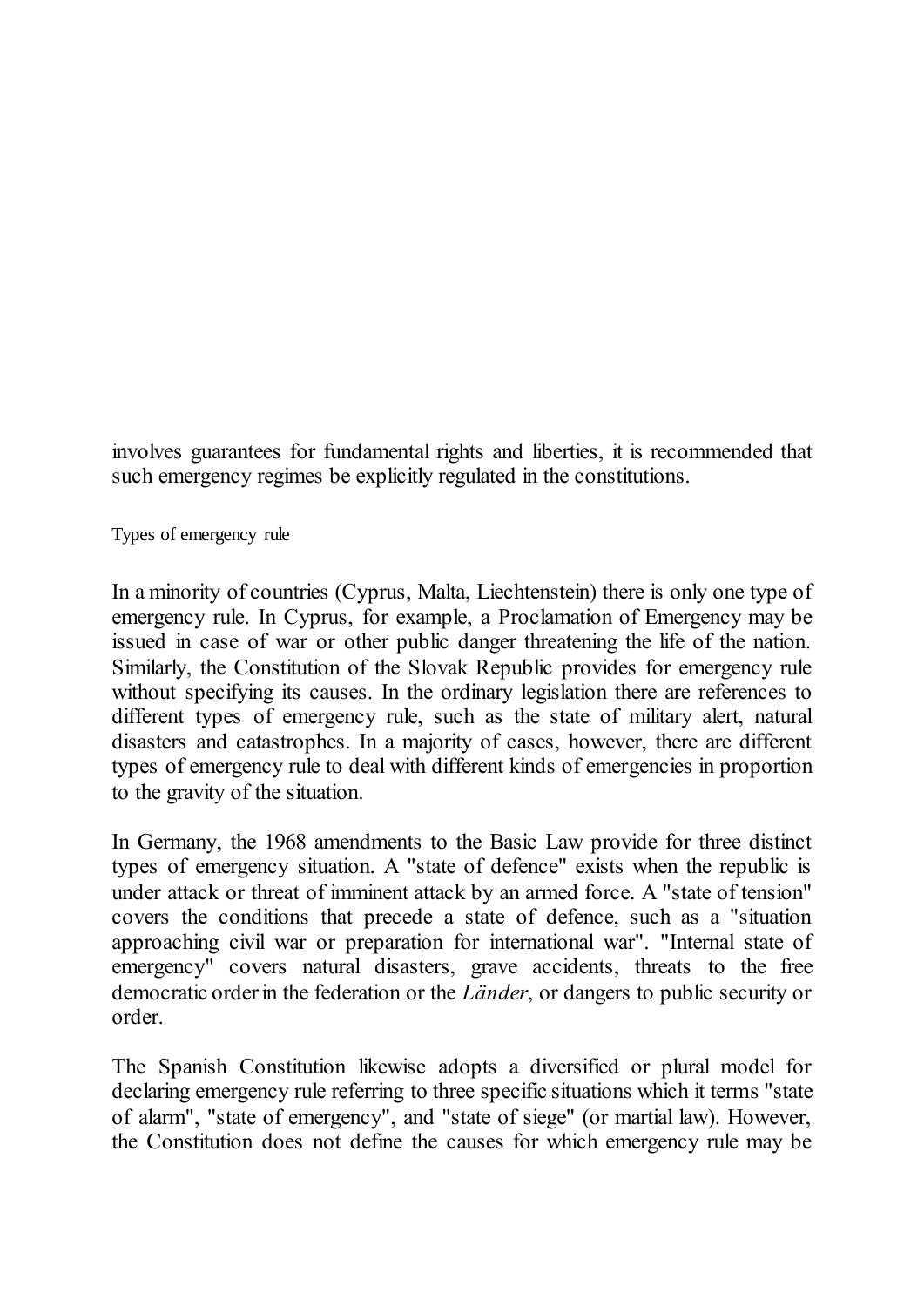declared, leaving this task to organic legislation. Based on such constitutional empowerment, the Organic Law 4/1981 adopts a differentiated model in which the different types of emergency rule are based on different causes. Thus, the Organic Law defines the "state of alarm" as a response to natural emergency situations in order to deal with catastrophes, calamities or public disasters, health crises and periods of scarcity of basic commodities. A state of alarm may also be declared in cases of paralysis of basic public services. A "state of emergency" is prescribed "when the free exercise of the citizen's rights and liberties or the normal functions of democratic institutions, public services essential for the community or any other aspect of public order are altered to the extent that the ordinary powers prove insufficient to re-establish or maintain them". Finally, the "state of siege" is defined as a military emergency which may be declared "in the event of an insurrection or threat of insurrection or an act of force against the sovereignty or independence, territorial integrity and constitutional order of Spain which cannot otherwise be resolved".

The Hungarian Constitution also mentions three different types of emergency : state of siege, state of emergency, state of public danger. The state of siege is declared in case of war or an immediate danger of foreign armed attack. In this case, a Council of National Defence is established to exercise the powers of the government, the President of the Republic, and other powers delegated to it by the National Assembly. The President of the Council of National Defence is the President of the Republic. Its members consist of the President of the National Assembly, leaders of the parliamentary party groups represented in the National Assembly, the Prime Minister, Ministers, the Commander and the Chief of the General Staff of the Hungarian Army. The state of emergency is declared in case of serious and violent acts which threaten the constitutional order or in case of natural or industrial disasters. During the state of emergency, exceptional measures are taken by the President of the Republic by decrees. Finally, the state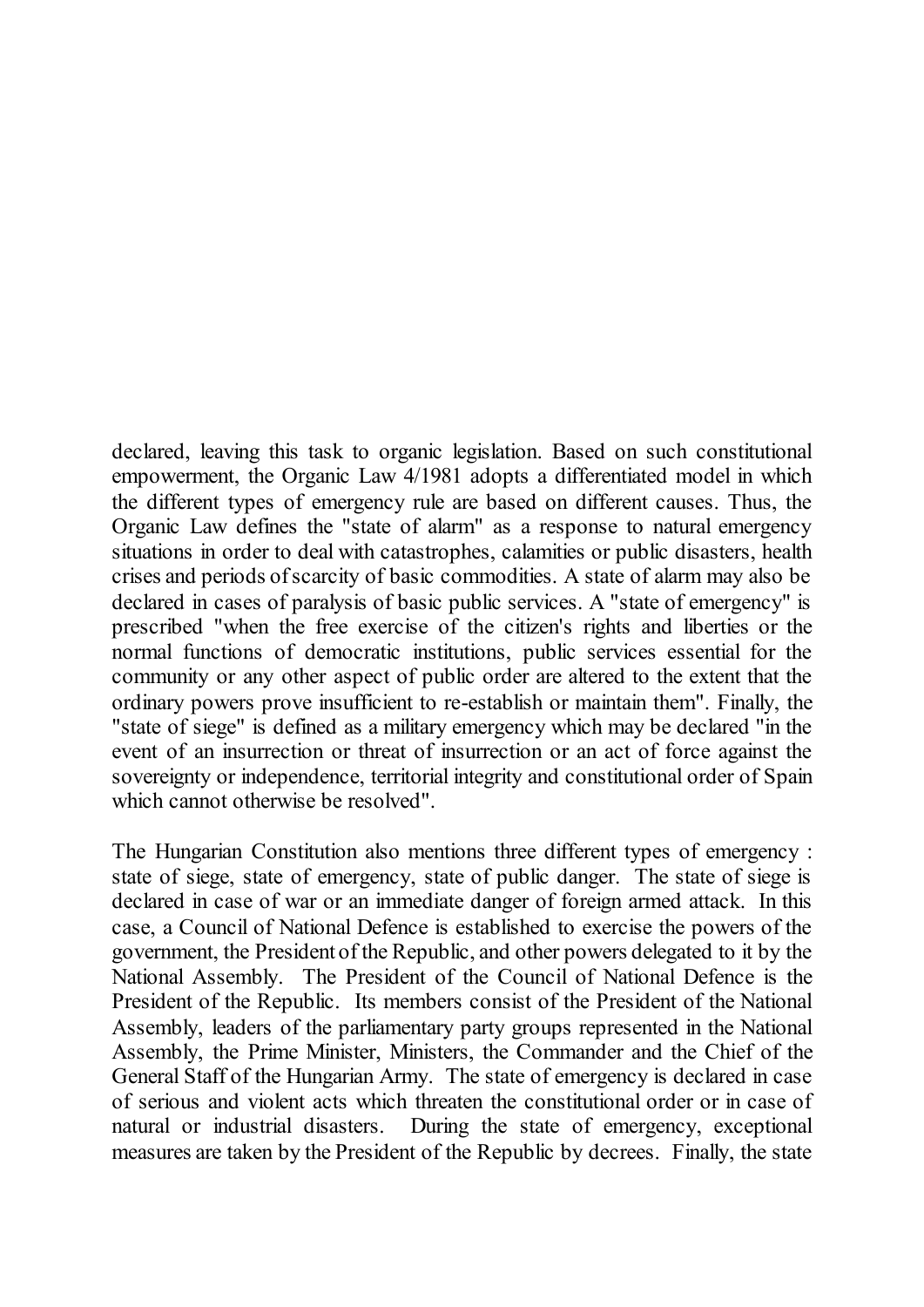of public danger is declared in cases of less serious threats to public order and public security, and it allows the government to issue decrees that may contradict existing laws.

Similarly, the Turkish Constitution specifies three types of emergency rule, in addition to the state of war during which time the Parliament may decide to postpone elections for one year (Article 78). Of the three types of emergency rule foreseen in the Constitution, one is designed to deal with natural disasters, dangerous epidemic diseases or serious economic crises (Article 119). Another type of emergency rule is foreseen in the event of "the emergence of serious indications of widespread acts of violence aimed at the destruction of the free democratic order established by the Constitution or of fundamental rights and freedoms, or serious deterioration of public order because of acts of violence" (Article 120). Finally, a "state of siege" (martial law) may be declared "in the event of widespread acts of violence which are more dangerous than the cases necessitating a state of emergency and which are aimed at the destruction of the free democratic order or the fundamental rights and freedoms embodied in the Constitution; or in the event of war, the emergence of a situation necessitating war, an uprising, or the spread of violent and strong rebellious actions against the motherland and the Republic, or widespread acts of violence of either internal or external origin threatening the indivisibility of the nation" (Article 121).

In the majority of our countries the Constitution foresees two types of emergency rule. In Portugal, Greece, Romania, Lithuania, Poland and Russia, these are emergency rule and the state of siege. In Slovenia and Albania, they are the state of emergency and the state of war. In Finland, the Constitution refers to a state of defence and, under the Constitution, legislation on a state of readiness has also been adopted. The State of Readiness Act (1991) includes provisions which are applicable also in emergencies short of war or rebellion. In Canada, emergency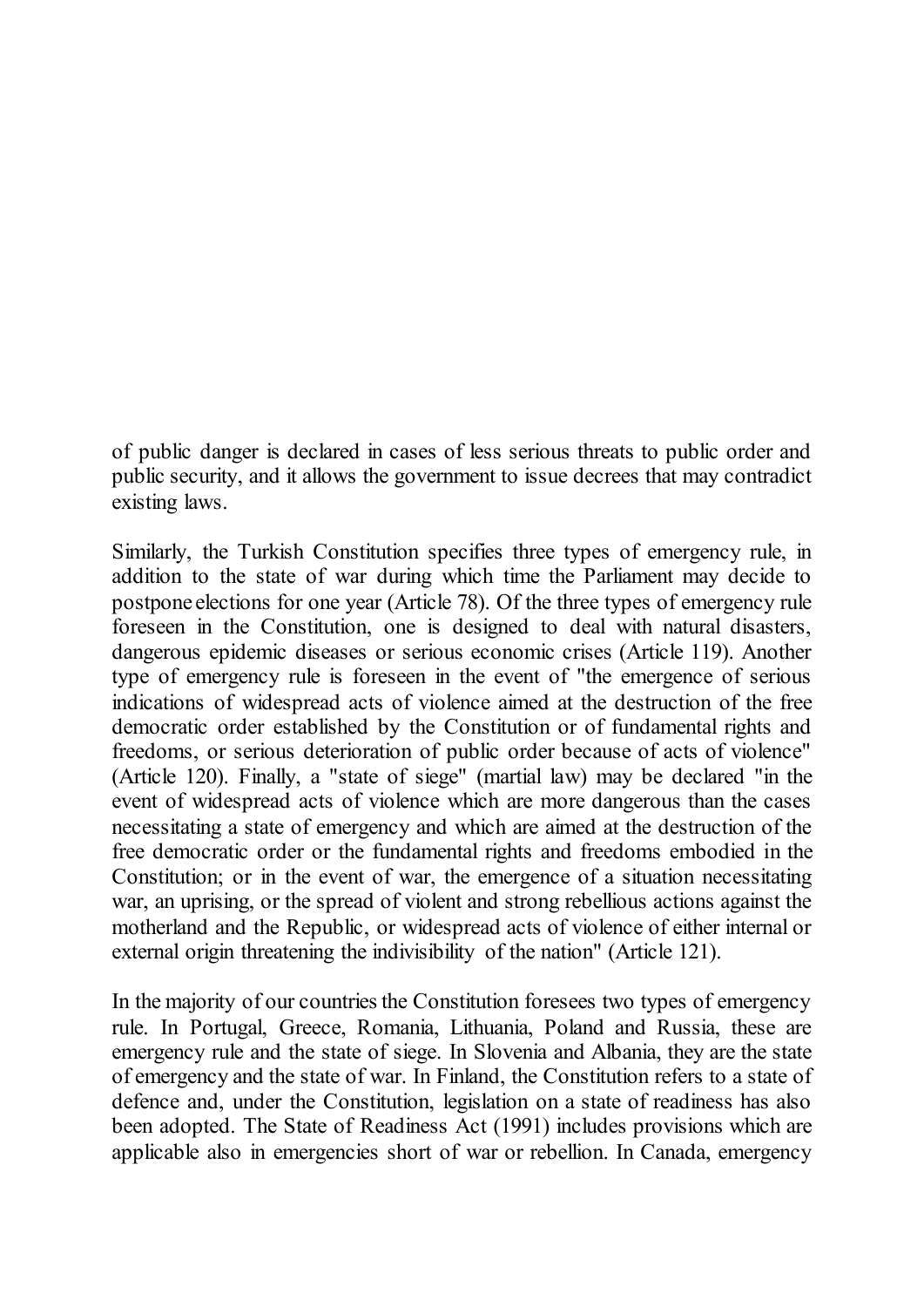powers are implicit in the Constitution. The Federal Parliament adopted two laws, one dealing with measures in time of war, and the other, less drastic, dealing with emergency measures in time of peace.

The Constitution of Ireland makes provision for two types of situation which could be regarded as an emergency situation, namely (a) war or armed rebellion (Article 28 of the Constitution), and (b) a situation where the ordinary courts are inadequate to secure the effective administration of justice and the preservation of public peace and order (Article 38 of the Constitution). The basic difference between the two types is that in the first type the Government is empowered to take any executive steps, of whatever kind, which it considers necessary for the protection of the state, including the establishment of military tribunals. Also, the Parliament is empowered to pass laws which in normal times would be declared unconstitutional by the Supreme Court. The second type of emergency situation is much more limited in scope. In such situations the Government may publish a proclamation bringing into operation Part V of the Offences Against the State Act, 1939. Special non-jury courts may then be set up to deal with cases with would ordinarily be tried by a jury. Part V of the Act has been in operation since 1972. The special court which was set up then and exists at present consists of three judges drawn from the permanent judiciary, although the Act also authorises the appointment of lawyers and army officers. This court is subject to the normal rights of appeal to the ordinary appellate courts.

<span id="page-10-0"></span>Declaration of emergency rule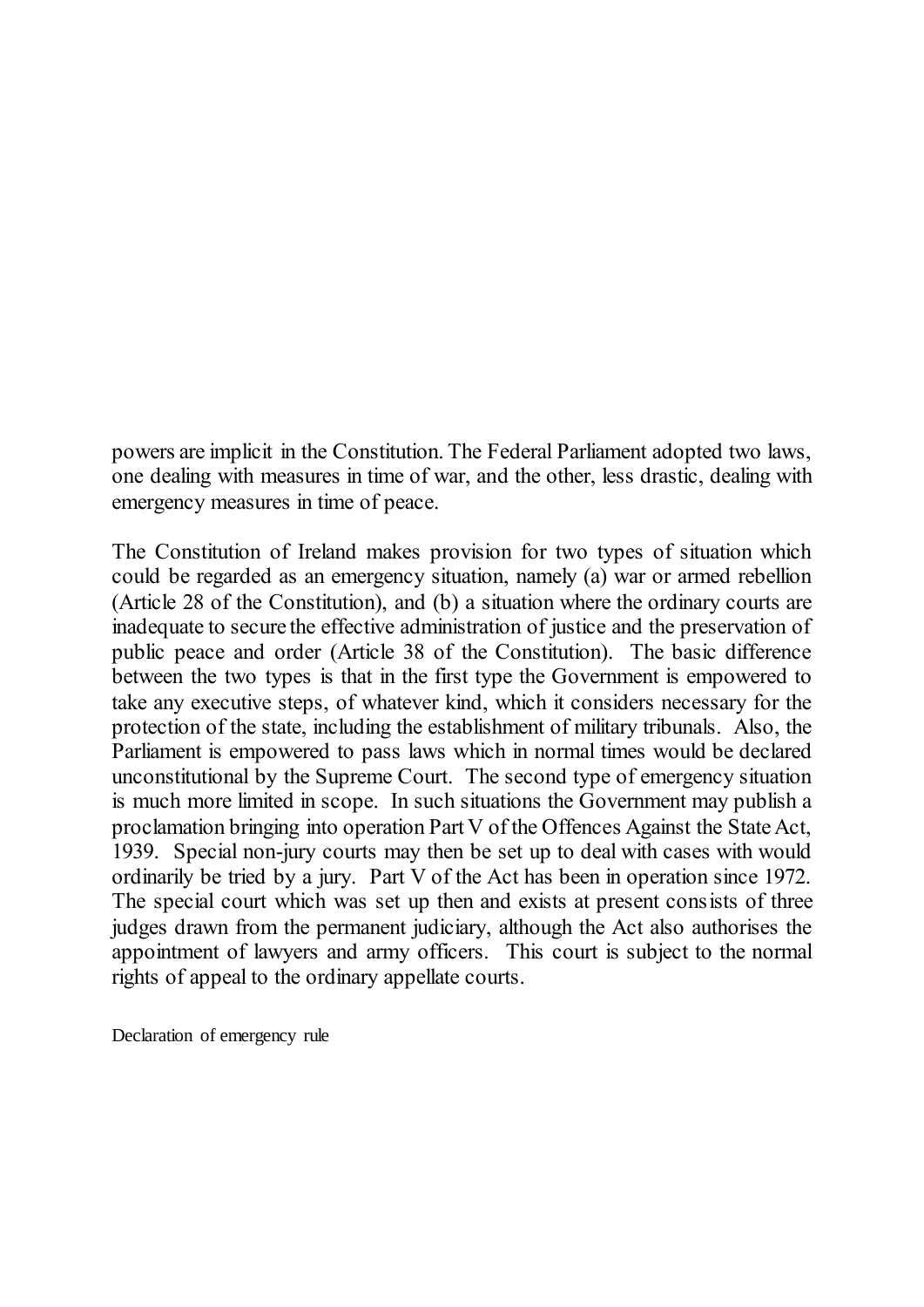In most countries, the power to declare emergency rule is divided between the legislative and executive branches. Normally, the executive proposes and the legislature approves the declaration of emergency rule.

In Germany, the state of defence and the state of tension need to be declared by a two-thirds majority of both the *Bundestag* and the *Bundesrat*. The government may request the *Bundestag* to initiate the state of defence. The decision must then be promulgated by the Federal President. The state of tension may also be initiated by a two-thirds majority of the *Bundestag* without the concurrence of the *Bundesrat* being necessary. The internal state of emergency may be initiated without a formal resolution of the *Bundestag*.

In Spain, the state of alarm may be declared by the Council of Ministers and the decree is communicated to the Congress of Deputies. The state of emergency may be declared by the Council of Ministers with the prior authorisation of the Congress of Deputies. The State of siege may be declared by an absolute majority vote of the Congress of Deputies at the exclusive request of the Council of Ministers.

In Turkey, all three types of emergency rule are declared by the Council of Ministers, presided over by the President of the Republic, and are immediately submitted to Parliament for approval.

In Greece, a state of siege may be declared by the Chamber of Deputies at the request of the Government. In case the Chamber of Deputies is unable to meet, it may be declared by the President of the Republic upon proposal of the Council of Ministers. In the case of emergency rule referred to by Article 44 of the Greek Constitution which covers natural catastrophes and economic crises, acts of a legislative nature may be issued by the President of the Republic upon proposal of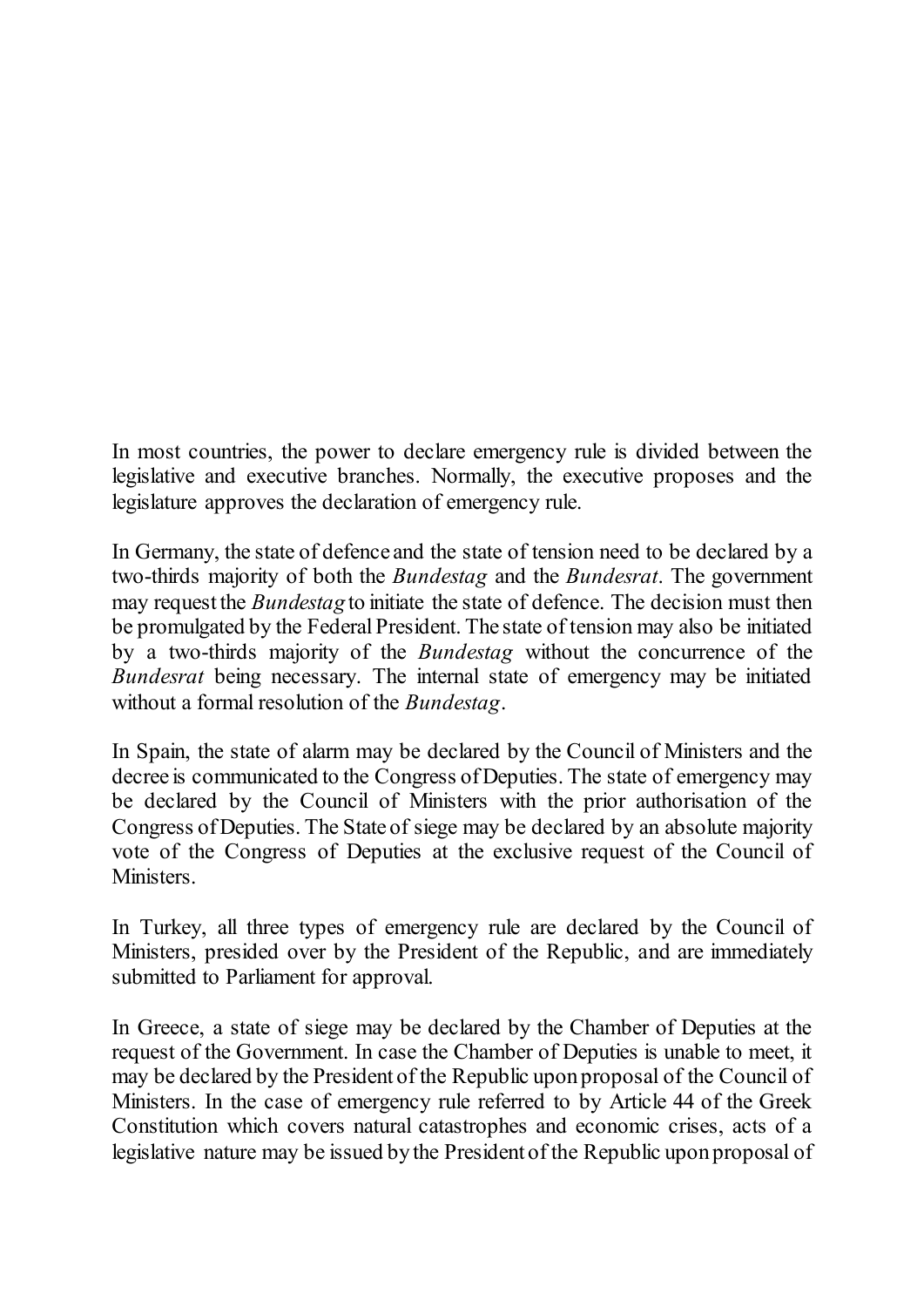the Council of Ministers. However, these acts have to be submitted to the Chamber of Deputies for approval within forty days.

In Portugal, the state of siege and emergency rule may be declared by the President of the Republic upon proposal of the Government and prior authorisation by the Assembly of the Republic.

In Finland, both the state of defence and the state of readiness are adopted by a decree of the President of the Republic in session with the Council of Ministers, and are then submitted to the Parliament. While the decree proclaiming a state of defence is effective immediately, the decree proclaiming a state of readiness may become effective, as a rule, only after it has been approved by the Parliament.

In Russia, Lithuania, Slovakia and Romania, it is for the President of the Republic to declare emergency rule and for the Parliament to approve it. In Slovenia and Albania, the power to declare emergency rule belongs, in principle, to the legislature, but if the legislature is unable to meet, the President of the Republic may also declare emergency rule to be submitted to the legislature when it convenes. In Malta, emergency rule may be declared either by the President or by a resolution of the House of Representatives. In Liechtenstein, the Prince declares emergency rule with the countersignature of the Prime Minister.

In Canada, the federal executive declares emergency rule and the federal legislature ratifies it by simple majority. Similarly, in Cyprus, Parliament must ratify the government's Proclamation of Emergency by a simple majority only, and convenes automatically for such purpose. The decision of the government is also subject, however, to a right of veto by the President and the Vice President, exercised separately or jointly within 48 hours of the Proclamation.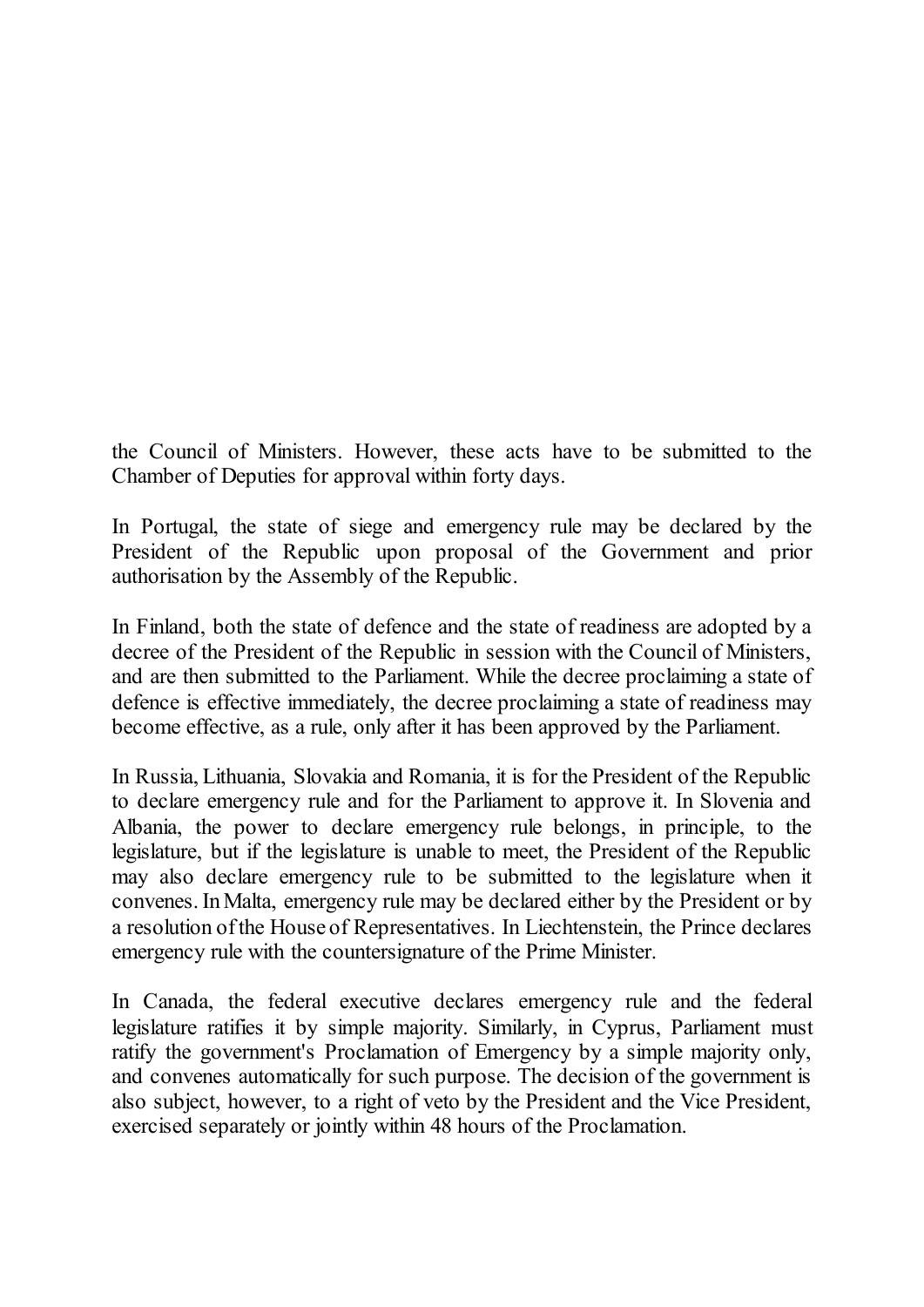In Kyrgyzstan, emergency rule on the whole territory of the Republic may only be declared by the Parliament. Although the President of the Republic may also declare emergency rule in certain parts of the country, this should be submitted for the approval of the Parliament on the same day. If it is not approved by the Parliament within three days by a two-thirds majority, the declaration of emergency rule becomes null and void.

In Latvia, a state of emergency may be declared by the Cabinet of Ministers. But if the Parliament does not affirm such resolution within 48 hours, the resolution shall be considered null and void from the moment it was declared.

In Ireland, in the event of war or armed rebellion, emergency rule is declared by the Parliament. In the event of an armed conflict in which the state is not a participant, each House may pass a resolution stating that arising out of the armed conflict a national emergency exists affecting the vital interests of the state, and may then enact laws on the basis of those resolutions. In either case, such laws are protected from a legal challenge as to their constitutionality. In the second type of emergency situation referred to above (a situation where the ordinary courts are inadequate to secure the effective administration of justice and the preservation of public peace and order) it is the Government which decides whether to bring Part V of the 1939 Act into operation. However, Dail Eireann has the right to annul that decision.

In Croatia emergency rule may be declared by the Parliament by a two-thirds majority of all representatives. If the Parliament is unable to convene, emergency rule is declared by the President of the Republic.

In Romania, a failure to publish the decree instituting emergency rule, duly signed by the President and countersigned by the Prime Minister, results in the nullity of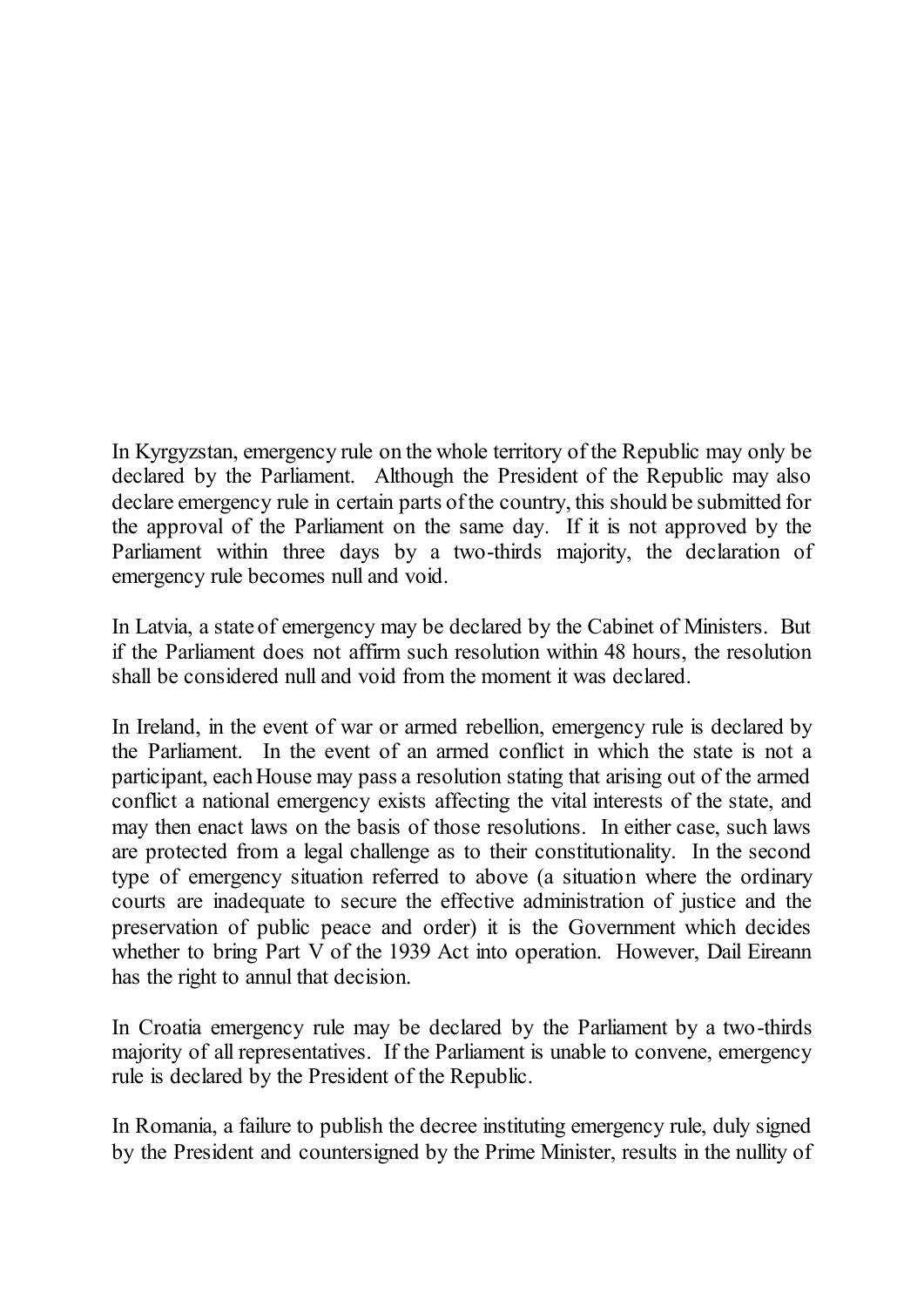the decree. The President must also simultaneously request Parliament to approve the decree within 5 days of its promulgation, and Parliament convenes automatically for such purpose within 48 hours when it is not already sitting.

In the Slovak Republic, emergency rule is declared by the President of the Republic. However, this is contingent upon the passage of a special constitutional law by the National Council (Parliament) which requires a three-fifths majority of all deputies.

In Hungary, the power to declare a state of siege, to establish the Council of National Defence and to declare emergency rule belongs to the National Assembly. If the Assembly is unable to meet, these powers are exercised by the President of the Republic.

In Poland, martial law and the state of emergency are declared by the President of the Republic. There is no time-limit concerning martial law. On the other hand, the state of emergency may be introduced for a definite maximum period of three months and extended only once.

Some constitutions require a qualified parliamentary majority for the declaration of emergency rule. In Germany, this is a two-thirds majority of both the Bundestag and the Bundesrat for the declaration of the state of defence and the state of tension. In Spain, for the declaration of a state of siege, an absolute majority of the Congress of Deputies is required. In Hungary, the required majority for the declaration of the state of siege or emergency rule is a two-thirds majority of deputies. In Greece, if the Chamber of Deputies itself declares the state of siege, this requires a majority of three-fifths of the total number of deputies. If the Chamber of Deputies approves the state of siege declared by the executive, an absolute majority of the total number of deputies is required. In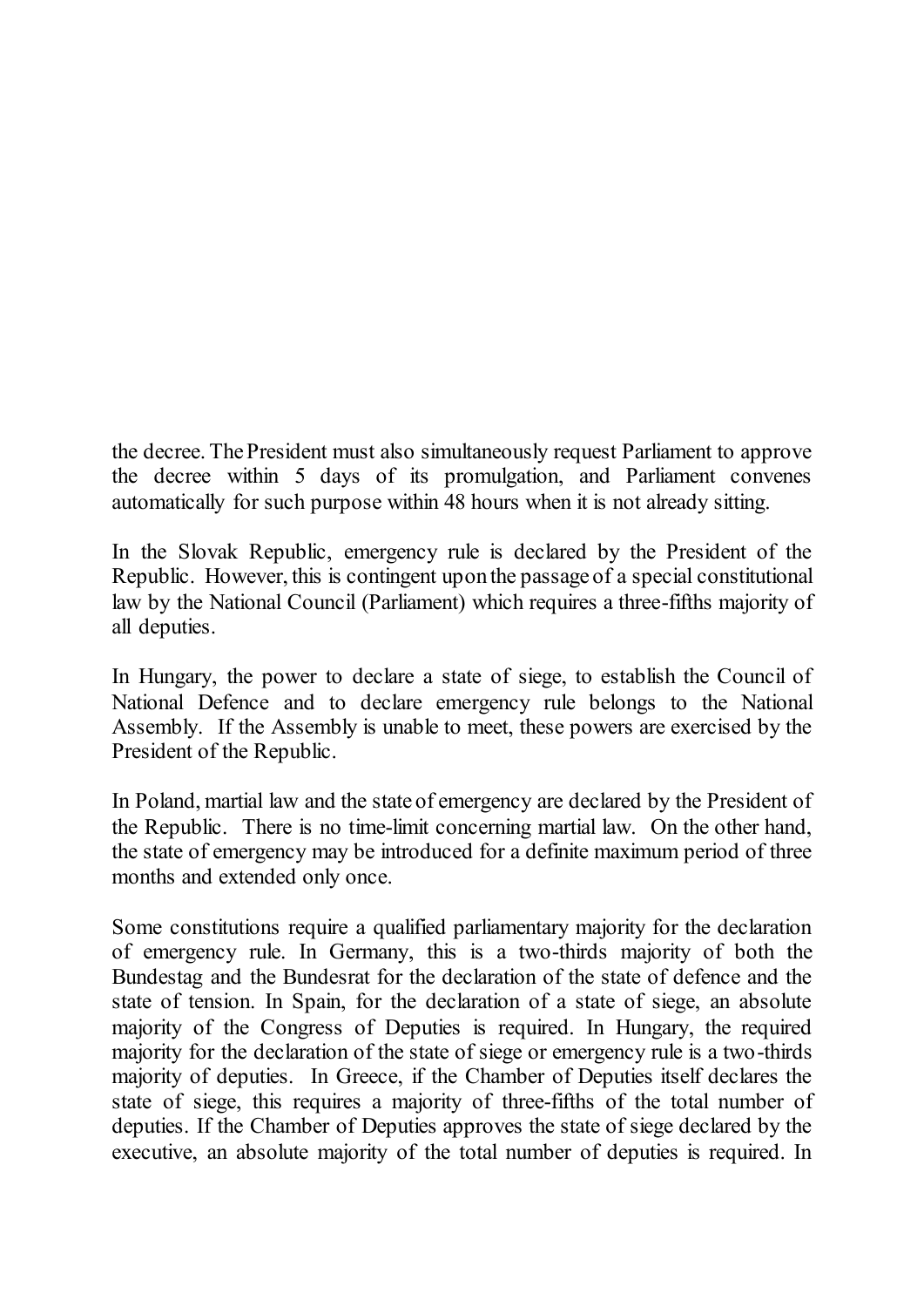Latvia, the absolute majority vote of the members present is required. In Malta, if emergency rule is declared by the House of Representatives, the required majority is two-thirds of all members. In Kyrgyzstan, too, the required majority is twothirds of the total number of deputies.

Many constitutions provide a time-limit for emergency rule. This period is 14 days in Malta, 15 days in Greece and Portugal, 30 to 60 days in Russia, 2 months in Cyprus, 3 months for the state of defence and one year for the state of readiness in Finland, and 6 months in Latvia, Lithuania and Turkey. These periods are normally renewable.

<span id="page-15-0"></span>Emergency rule: competencies

Emergency rule may or may not involve changes in the distribution of powers among organs of the State or shifts in the competences of such organs. In some cases (eg in Spain and Portugal) the normal functioning of the constitutional organs is not affected by the emergency rule.

In some federal States, the declaration of emergency rule may involve the shift of competences from the State and local authorities to the central government. For example, in Germany in a state of defence the Federal Government may send the Federal Border Guard throughout federal territory and may issue instructions directly to the Länder in matters of administration and State finances. Again, during a state of defence the legislative powers of the Federation are extended to matters within the legislative competence of the Länder. Similarly in Canada, the federal dimension of the constitution temporarily goes into eclipse and federal authorities (the legislature and the executive) may take measures that normally fall within the competence of State governments. The powers transferred to the federal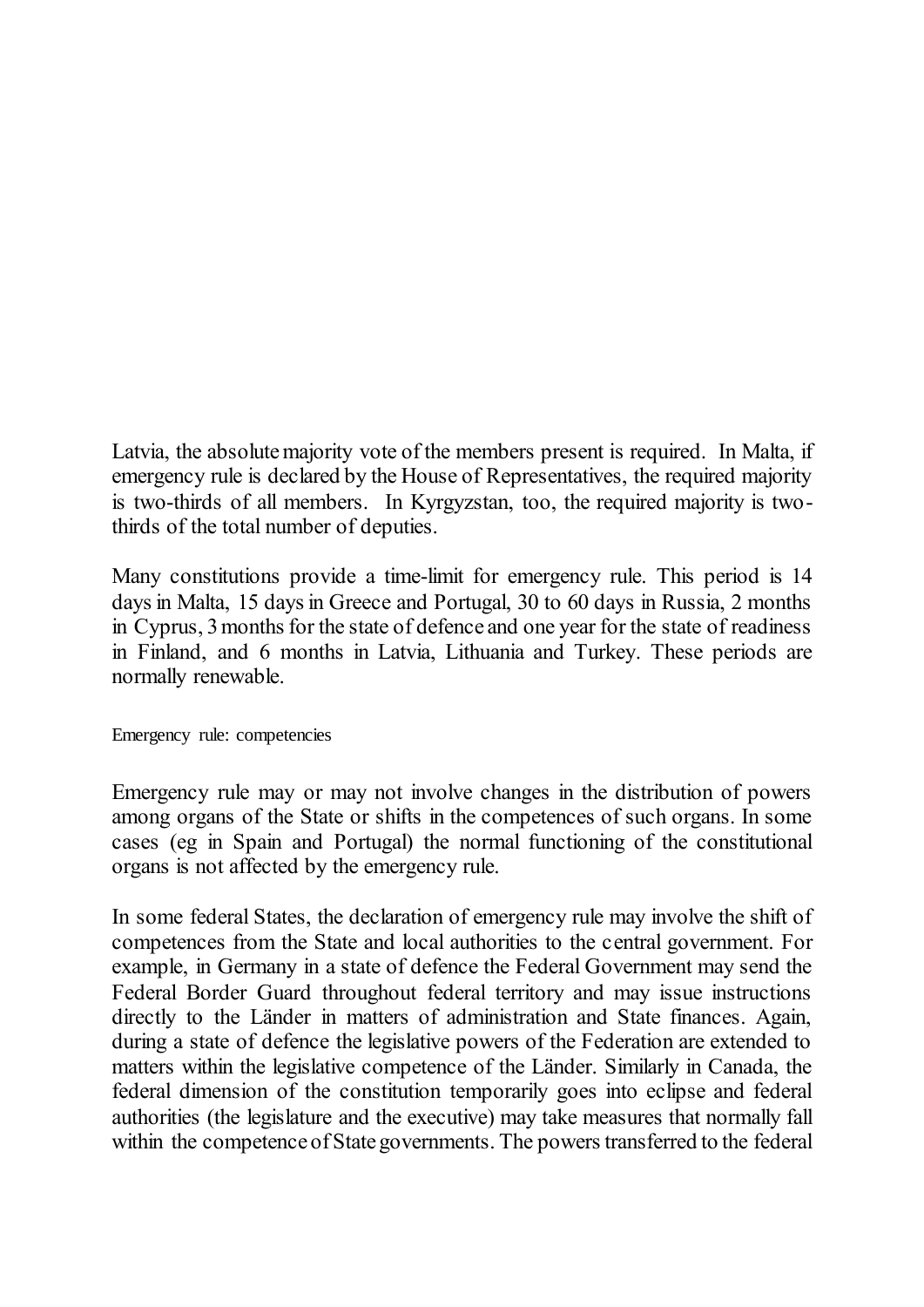executive are vast, and its decrees have the force of law throughout the country. In Russia, emergency decrees issued by the President may introduce special forms of government over the territories where the state of emergency is proclaimed. In this case, the power of the local authorities may be temporarily restricted or suspended.

Another typical example is Hungary. Together with the declaration of a state of siege, a Council of National Defence is established to exercise the powers of the government, the President of the Republic, and other powers delegated to it by the National Assembly.

Normally, the declaration of a state of emergency involves the transfer of additional powers to the executive. Thus in Turkey, the Council of Ministers presided over by the President of the Republic may issue martial law or emergency rule law-amending ordinances which are different from ordinary delegated legislation, in that they do not require a prior enabling act of parliament and they can regulate the area of civil and political rights. In Croatia, the Chamber of Representatives may, for a maximum period of one year, authorise the Government to regulate issues falling within the competence of the Chamber of Representatives by decree-laws, except those relating to the elaboration of constitutionally guaranteed freedoms and human rights, the rights of minorities, the election system, the organisation, functioning and responsibilities of government bodies and local self-government. In Germany, the Basic Law does not grant the executive the competence to issue special emergency decree-laws. Nonetheless, during a state of defence legislative procedure can be simplified, in that urgent government bills may be presented to both Houses simultaneously to be considered immediately.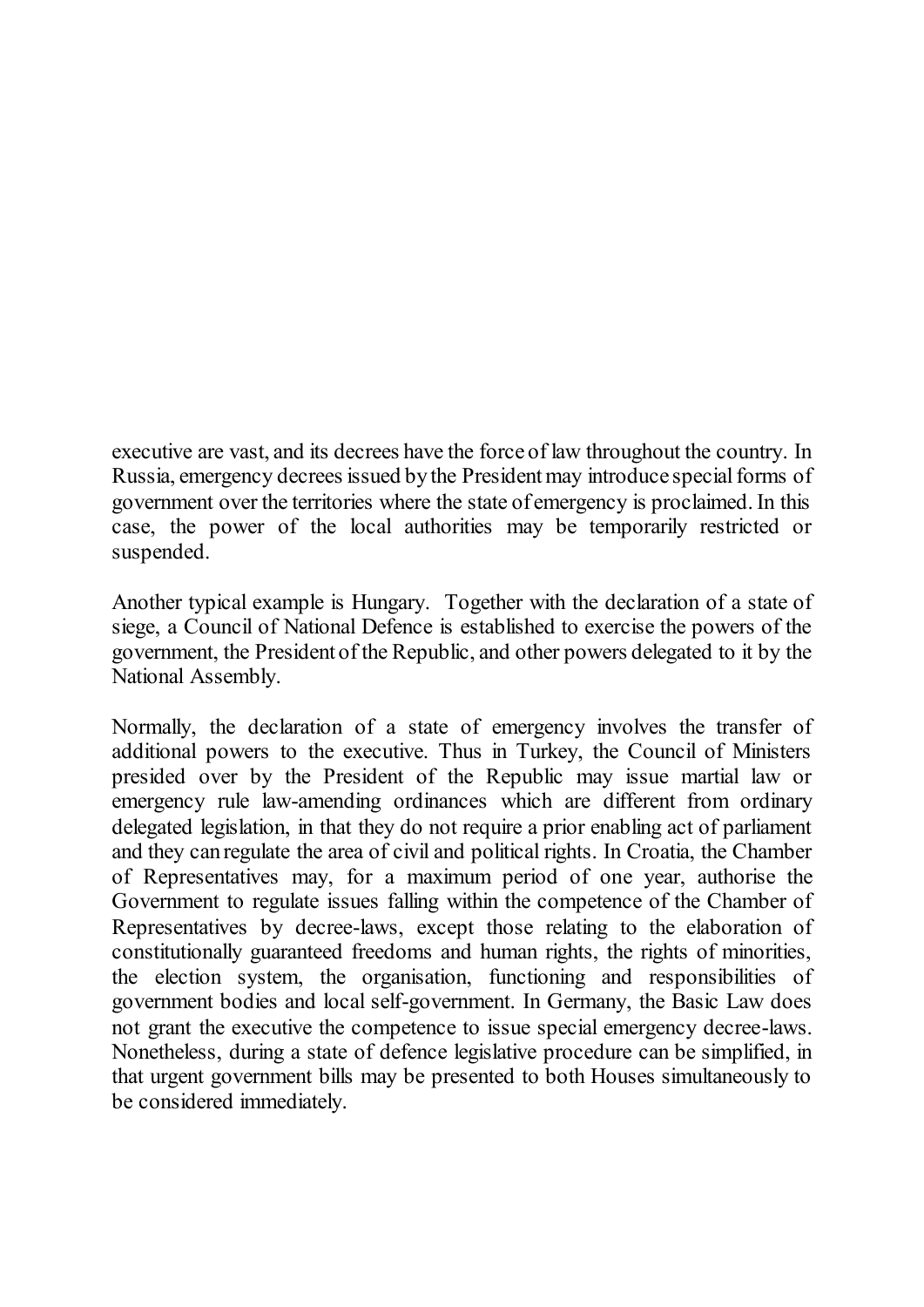In Cyprus, in circumstances requiring immediate action the government can adopt ordinances strictly connected with the state of emergency, subject to a right of veto, separately or jointly, by the President and Vice President.

In some countries, the term of the legislative assemblies is extended during the emergency period: Italy (in a state of war), Germany (in a state of defence), Turkey (in a state of war), Poland, Lithuania (in a state of war), Slovenia, Hungary and Canada (if more than one-third of deputies do not oppose it). In many countries (Germany, Spain, Portugal, Greece, Poland, Hungary, Russia and Croatia) the dissolution of parliament during the period of emergency is prohibited.

In some cases, the establishment of military tribunals is specifically prohibited by the constitution (Russia). In others, military tribunals may be established, particularly in times of war. In Italy, in war-time the army judges have the jurisdiction provided for by special statutes to deal with military crimes committed by members of the army, but also with other crimes. Only the military war laws can provide for the death penalty. The right of appeal against the decisions of army judges to the Cassation Court may be suspended during the state of war. In Spain, the resolution of the Congress of Deputies declaring a state of siege also determines which crimes fall under military jurisdiction. However, this does not imply a broad assumption of judicial power on the part of military courts, nor the possibility of establishing courts martial, courts of exception being specifically prohibited by the Constitution. In Romania, the creation of special courts is forbidden under the Constitution. In Greece, in a state of siege the military tribunals become competent to try cases involving a number of crimes, particularly insubordination to the orders of military authorities, as well as crimes committed against the security of the State, the democratic regime and public order.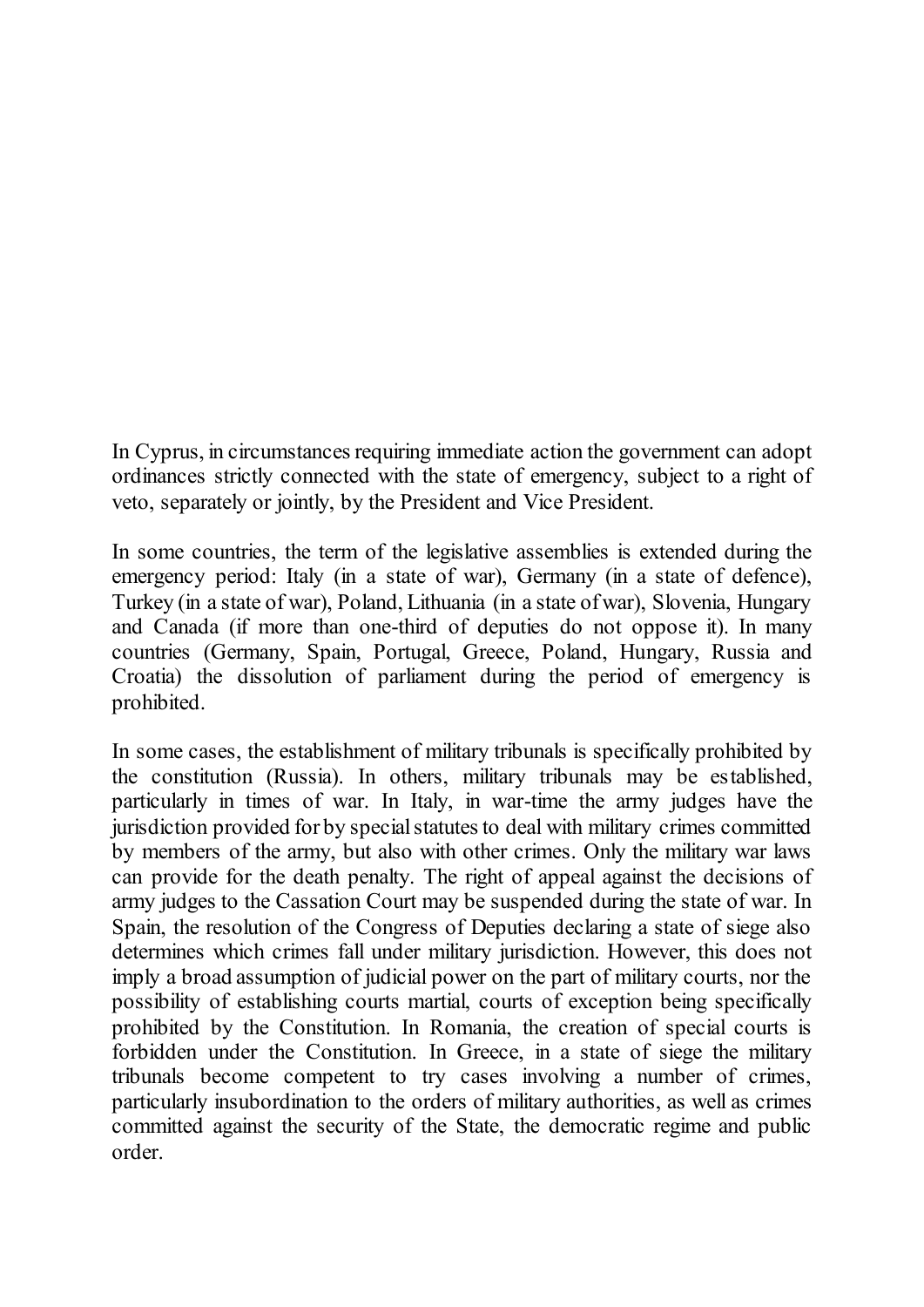In Portugal, the declaration of the state of siege also specifies the crimes transferred to the competence of military tribunals. According to the law 44/86, it is for the military tribunals to try cases involving insubordination to the orders of martial law authorities, as well as crimes connected with the declaration of the state of siege, or crimes committed against the life, physical integrity and personal liberties of persons while the state of siege is in effect, the right of information, the safety of communications, property rights, and public order. In Hungary, in times of the state of siege the Council of National Defence, and in times of the state of emergency the President of the Republic has the power to create military tribunals, or to declare martial law in the entire country or in certain regions. The applicability of martial law may cover violent crimes against the security of the nation, crimes of insubordination, serious crimes committed against the lives of citizens, and war crimes. In Turkey, of the three types of emergency rule only the state of siege involves the establishing of martial law tribunals to try cases specified in the Act on the State of Siege. Crimes committed at most three months before the declaration of the state of siege and connected with the causes of the state of siege also fall within the competence of the military tribunals. Finally, in Finland (in a state of defence) and in Slovenia military courts may be established but mainly to try crimes committed by military personnel.

In some countries (Portugal, Greece, and Turkey) the state of siege also involves the transfer of certain police powers to the military authorities. In others (Germany, Finland, Russia, Poland, Hungary, Latvia and Malta) this is not possible.

In Ireland, police powers may be transferred to military authorities if legislation enacted on the basis of the parliamentary resolutions declaring a state of emergency so provided. Furthermore, military tribunals may be established in the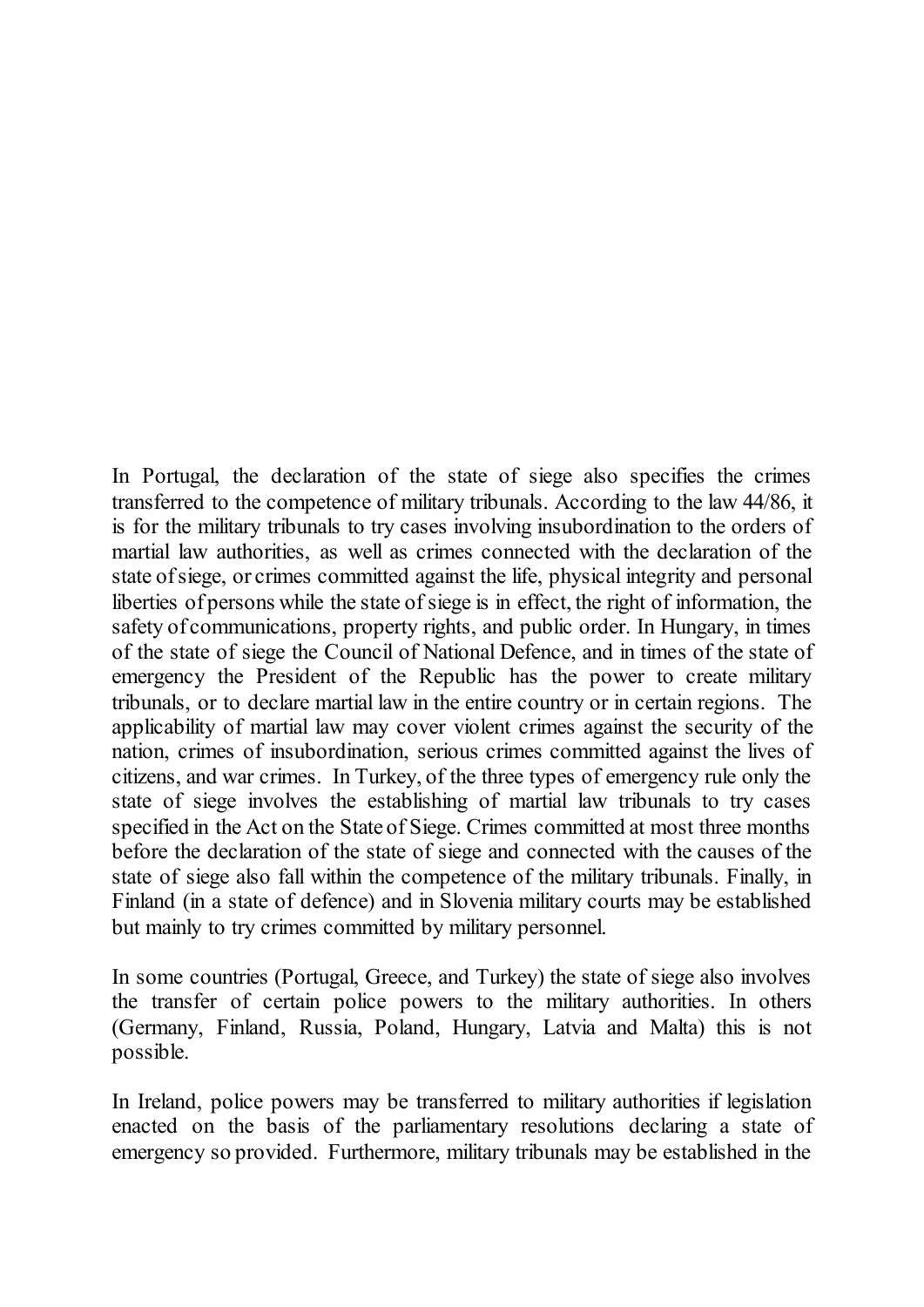event of war or armed rebellion. The Constitution does not impose any restrictions on the scope of such tribunals and it does not require any separate legislation or parliamentary resolution to establish them; they derive their legitimacy from the mere fact of war or armed rebellion.

Finally, in some countries the constitution may not be amended during the time of emergency: Romania, Poland, Lithuania, Kyrgyzstan. In Hungary, the Council of National Defence has no power to suspend the application of the constitution. Likewise, the activities of the Constitutional Court may not be limited during a state of siege.

#### <span id="page-19-0"></span>Emergency measures

In Carl J Friedrich's words "a government which cannot meet emergencies is bound to fall sooner or later. There is no object in arguing against such emergency powers on the ground that they endanger the constitutional morale, and hence the maintenance of the constitutional order". Normally emergency rule involves the restriction or suspension of fundamental rights and liberties. National legislations on this point vary a great deal. However, all Council of Europe member States are under the obligation to respect Article 15 of the European Convention of Human Rights. Under this article,

"1. In time of war or other public emergency threatening the life of the nation any High Contracting Party may take measures derogating from its obligations under this Convention to the extent strictly required by the exigencies of the situation, provided that such measures are not inconsistent with its other obligations under international law.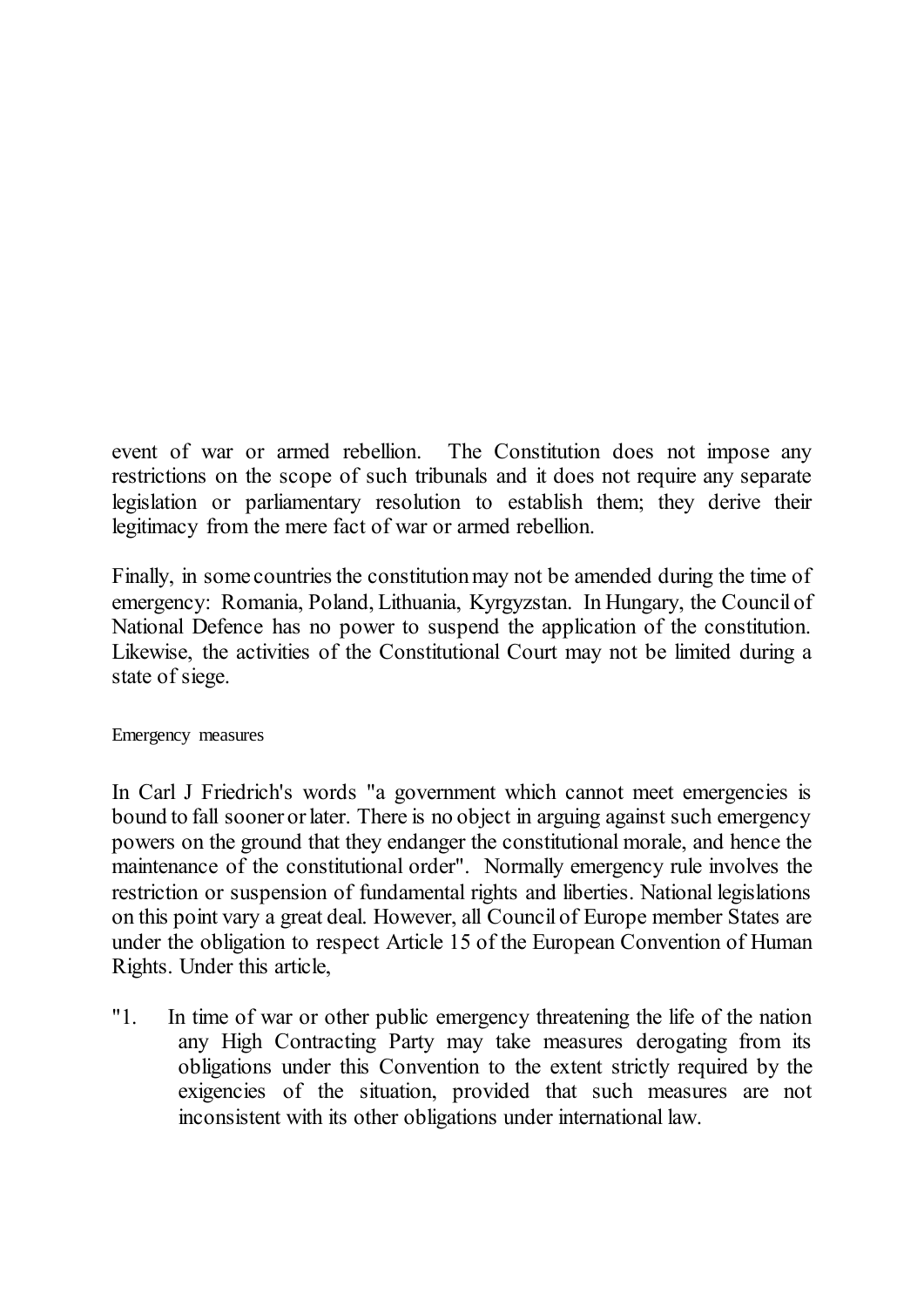- 2. No derogation from Article 2, except in respect of deaths resulting from lawful acts of war, or from Articles 3, 4 (paragraph 1) and 7 shall be made under this provision.
- 3. Any High Contracting Party availing itself of this right of derogation shall keep the Secretary General of the Council of Europe fully informed of the measures which it has taken and the reasons therefor. It shall also inform the Secretary General of the Council of Europe when such measures have ceased to operate and the provisions of the Convention are again being fully executed."

Thus, paragraph 1 of Article 15 of the Convention establishes the principle of proportionality, while paragraph 2 establishes a "hard core" of human rights that are not to be violated or derogated from even in times of emergency. Finally, paragraph 3 introduces the principle of notification which in itself can be considered a procedural guarantee since it prevents de facto emergency regimes. Some constitutions (eg Turkish Constitution, Article 15) repeat Article 15 of the Convention.

Similarly, Article 16 of the Latvian law on a State of Emergency states that "measures for a state of emergency shall conform to those international agreements and acts of international rights in the sphere of human rights which the Republic of Latvia has signed or acceded to". In Albania, the Law on Human Rights and Freedoms recognises a core area of human rights that cannot be restricted even under emergency rule : the right to life, freedom of expression, prohibition of torture, fair trial, due process of law, presumption of innocence, and equal protection by the laws.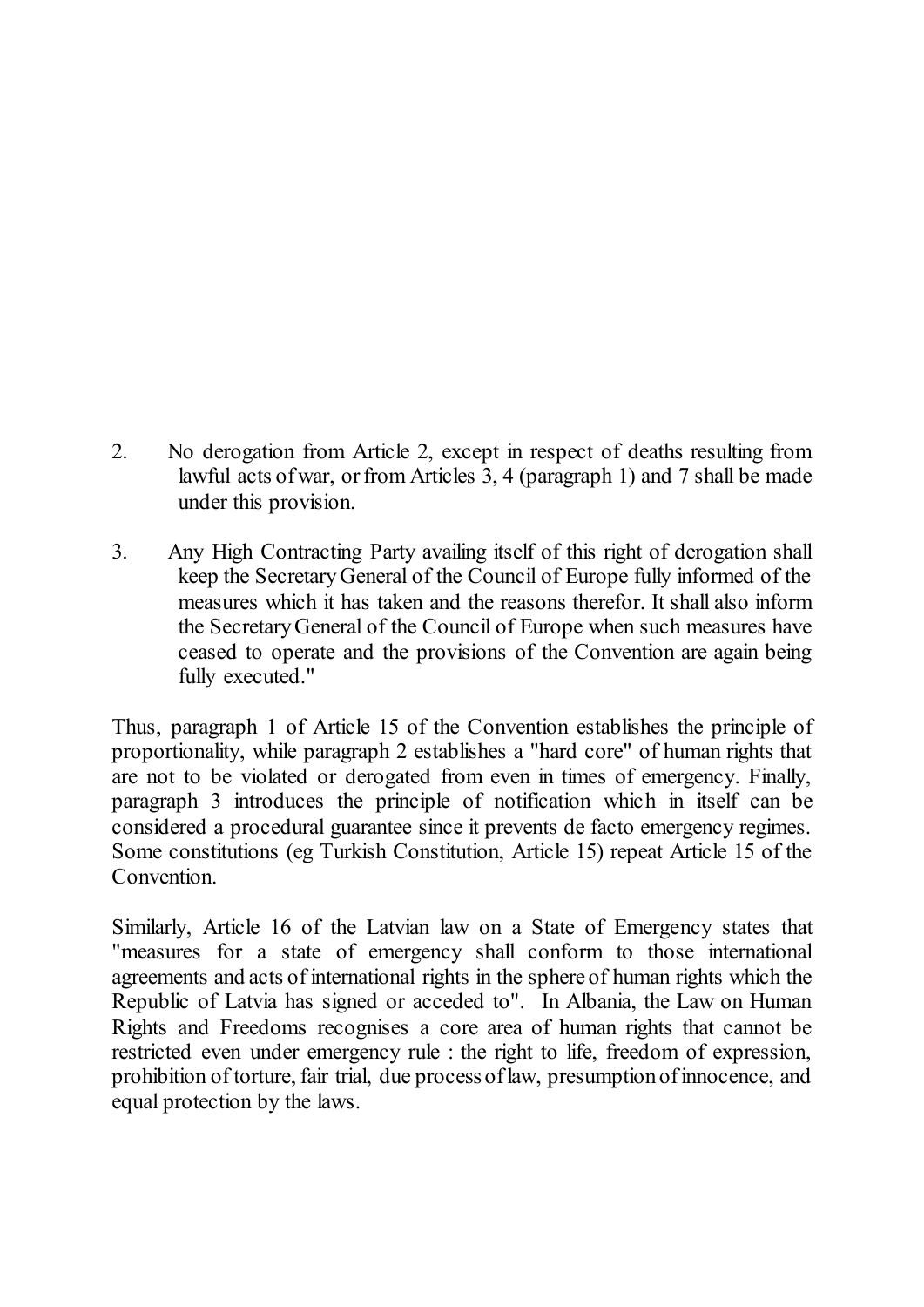In Romania, under the Constitution, the exercise of certain rights and freedoms can only be restricted by law and then only in defined circumstances. The Constitution further provides that any such restriction must be proportionate to the situation which gave rise to it, and must not attack the very existence of the right or freedom in question. Again, under the Constitution, certain rights and freedoms cannot be subject to any restrictions: the rights to life, to physical integrity, of access to courts to defend one's rights, freedom of thought and opinion, as well as freedom of religion.

In Croatia, under the emergency rule (Article 17 of the Constitution) the fundamental freedoms and human rights can be restricted to the extent strictly required by the exigencies of the situation and cannot result in the inequality of persons due to race, colour, sex, language, religion, national or social origin. Furthermore, even in the case of immediate danger to the existence of the state, the right to life, the right not to be subjected to torture or to cruel, inhuman or degrading treatment or punishment, the right to freedom of thought, conscience and religion and the right to freedom from retroactive criminal legislation cannot be restricted or derogated from.

In the Slovak Republic, despite the absence of constitutional provisions guaranteeing certain fundamental human rights and freedoms under emergency rule, Article 15 of the European Convention on Human Rights would fully apply in such a situation, since Article 11 of the Slovak Constitution states that "international instruments on human rights and freedoms ratified by the Slovak Republic and promulgated under statutory requirements shall take precedence over national laws provided that international treaties and agreements guarantee greater constitutional rights and freedoms". Finally, the Hungarian Constitution contains a long list of fundamental rights and liberties that cannot be restricted or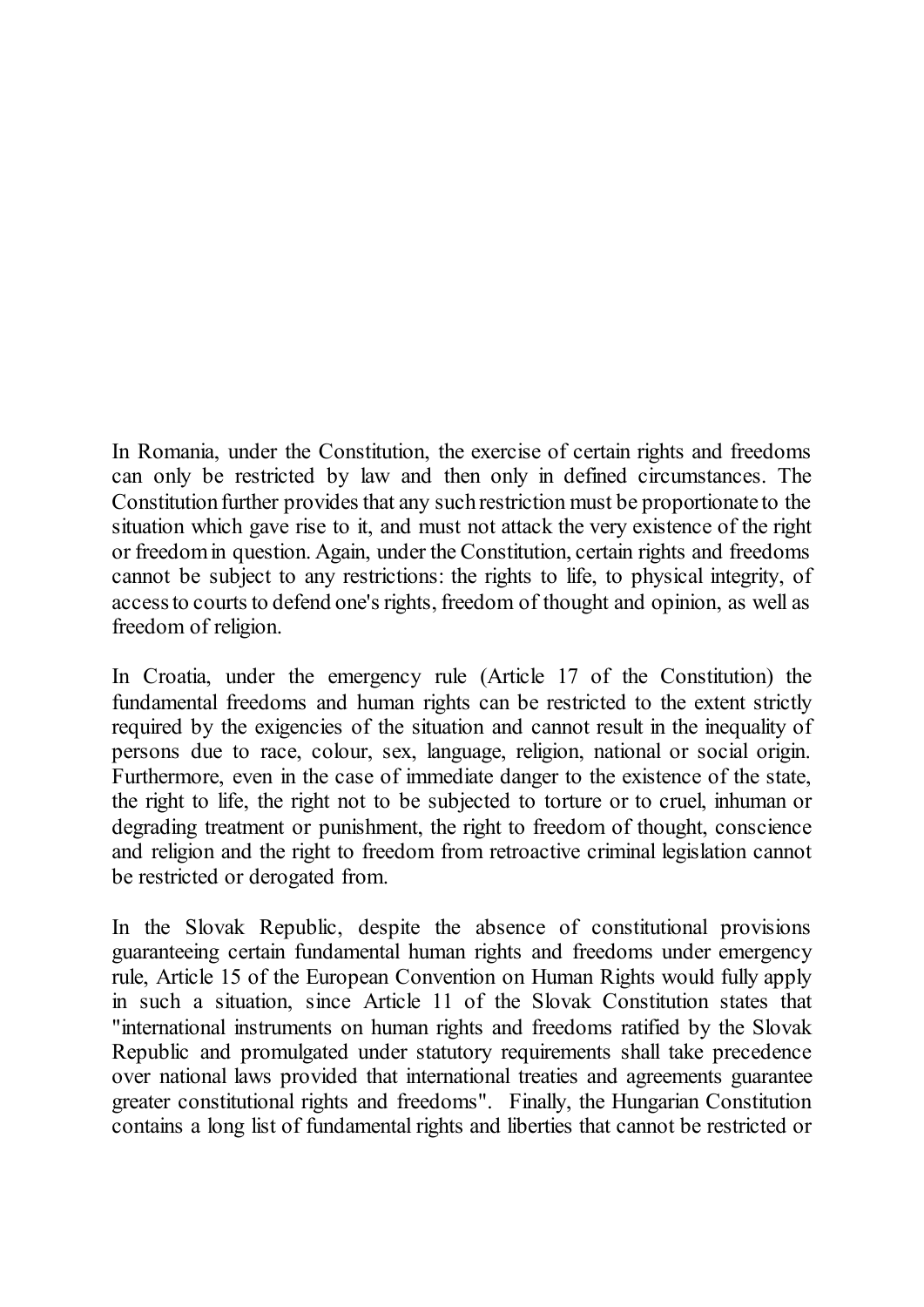suspended during times of state of siege, state of emergency or state of public danger.

In the Constitution of the Federal Republic of Germany there is a very important principle which is the philosophical foundation of the rule of law - the principle of human dignity. In Germany even in a state of emergency the principle laid down in Article 1 of the Basic Law protecting human dignity is untouchable. In addition, the Basic Law also prohibits any State action that would directly affect the "substance" or "core" area of any fundamental right. There are also some precise and particular restrictions resulting from a state of emergency.

Constitutions can also provide for safeguards peculiar to certain rights, as for example in Cyprus, where the Constitution establishes particular safeguards in respect of preventive detention in times of emergency.

In most cases the exercise of emergency powers further authorises governmental restriction, even suspension of rights and liberties beyond what is acceptable in normal times. However, there are also some constitutions in which governmental restriction of rights is not very different in emergency situations. For example, in the United States, a state of emergency is not considered to change the executive's powers, but rather to allow the exercise of pre-existing powers that may be implemented in emergencies.

<span id="page-22-0"></span>Legislative control

Legislative control over the acts and actions of emergency rule authorities and special procedures for such control are important for the realisation of the rule of law and democracy. In most of the democratic constitutions the executive has the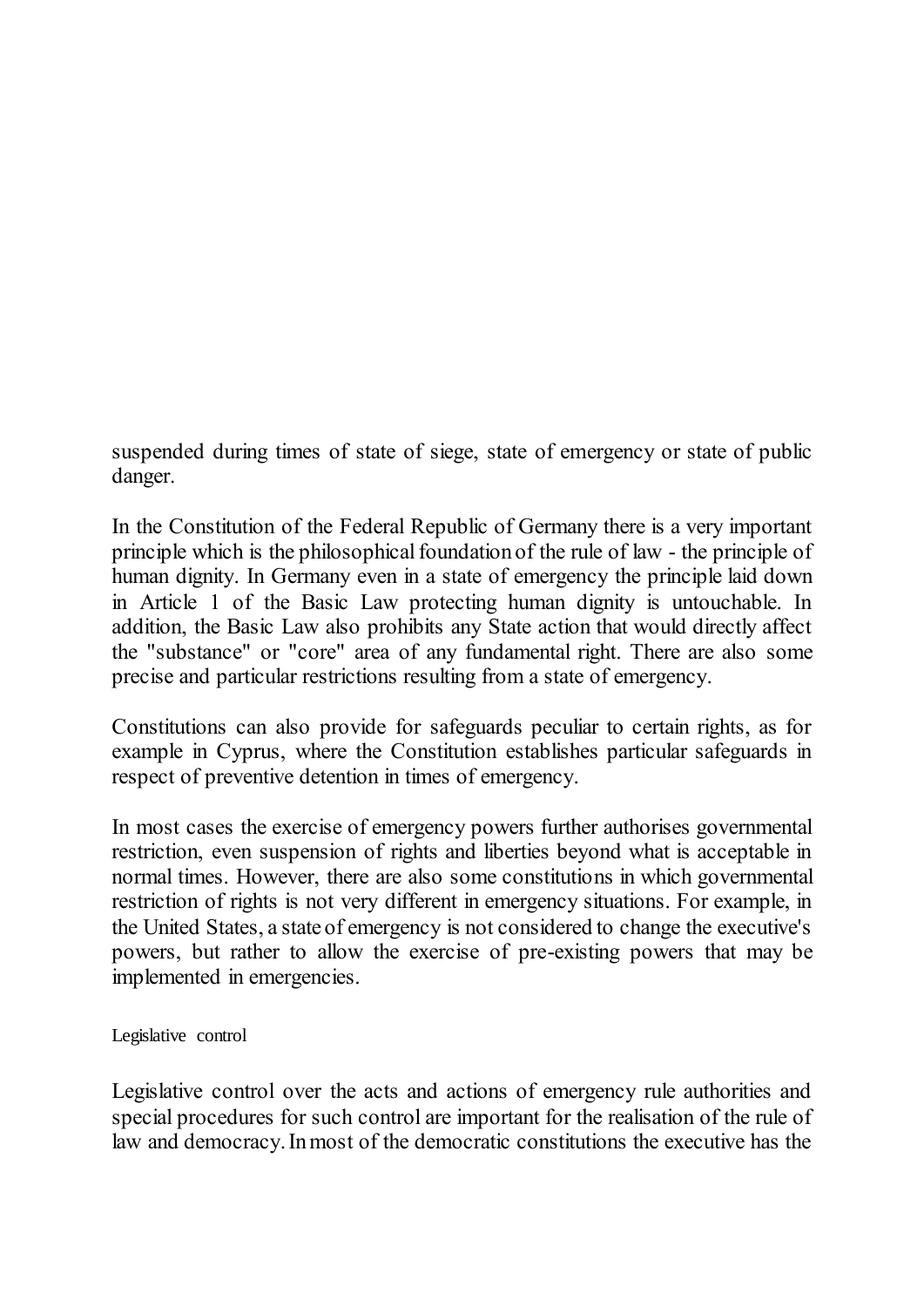right to declare emergency rule, subject to parliamentary approval. The question of by whom, how and when an emergency rule is to be terminated cannot also be left to executive enjoying its increased power. It must be the function of the Parliament. This implies a continuity of parliamentary life during the period of emergency. For that reason, some constitutions explicitly state that the legislature cannot be dissolved during the exercise of emergency powers.

In Germany one of the main intentions of the drafters of the emergency provisions in 1968 was to have Parliament participate in the decision-making process under all possible and foreseeable conditions. The state of defence and the state of tension exist only if they are initiated by a two-thirds majority of the Bundestag, and with regard to the state of defence the concurrence of the Bundesrat is necessary. If the Bundestag is unable to meet, legislative duties are assumed by the previously nominated Joint Committee. The Joint Committee (Parliament in miniature) has the power to control the government in times of emergency. However, the power to amend the Basic Law or the sovereign authority of the Federal Republic is not granted to the Joint Committee.

In some countries it is possible to issue decrees having the force of law during states of emergency. Such decrees present the problem of legislative control. As mentioned before, in Turkey during states of emergency the Council of Ministers, meeting under the chairmanship of the President of the Republic, may issue lawamending ordinances on matters necessitated by the emergency situation. Lawamending ordinances should be submitted to the Turkish Grand National Assembly on the same day for approval. According to the Constitution, the time limit and procedure for the approval of the emergency law-amending ordinances should be indicated in the Standing Orders of the Assembly. This means that there should be a special procedure for legislative control. However, the Parliament has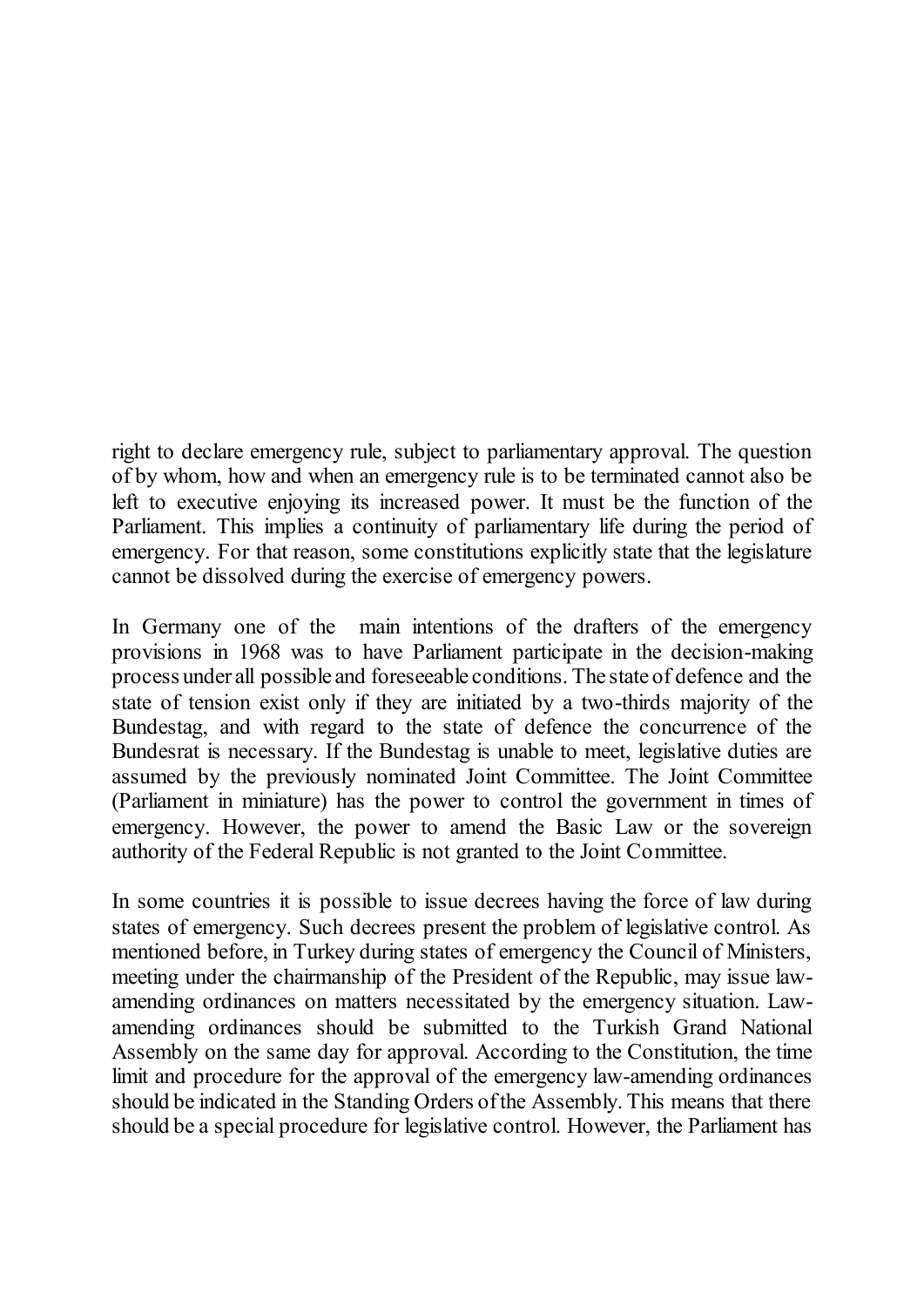not yet adopted the new Standing Orders, and in the old one there is no special procedure for legislative control.

In Italy the decrees adopted by the Cabinet on the basis of the delegation of the necessary powers do not have to be submitted to Chambers. In spite of this, the Parliament may establish rules concerning the exercise of the necessary powers and the inspection of the activities of the Cabinet.

It may be recommended that the emergency situations capable of giving rise to the declaration of states of emergency should be clearly defined and delimited by the constitution and in all cases there should be a parliamentary monitoring mechanism on the declaration and extension (and termination) of states of emergency. Almost all constitutions contain provisions on a parliamentary control mechanism, and in some constitutions there are also special procedures for legislative control.

<span id="page-24-0"></span>Judicial review

The concept of emergency rule is founded on the assumption that in certain situations of political, military and economic emergency, the system of limitations of constitutional government has to give way before the increased power of the executive (including military power in a martial law). However, emergency rule is a legal regime governed by the principles of legality of administration, based on the rule of law. The rule of law means a system where governmental agencies must operate within the framework of law, and their actions are subject to review by independent courts. In other words, the legal security of individuals should be guaranteed.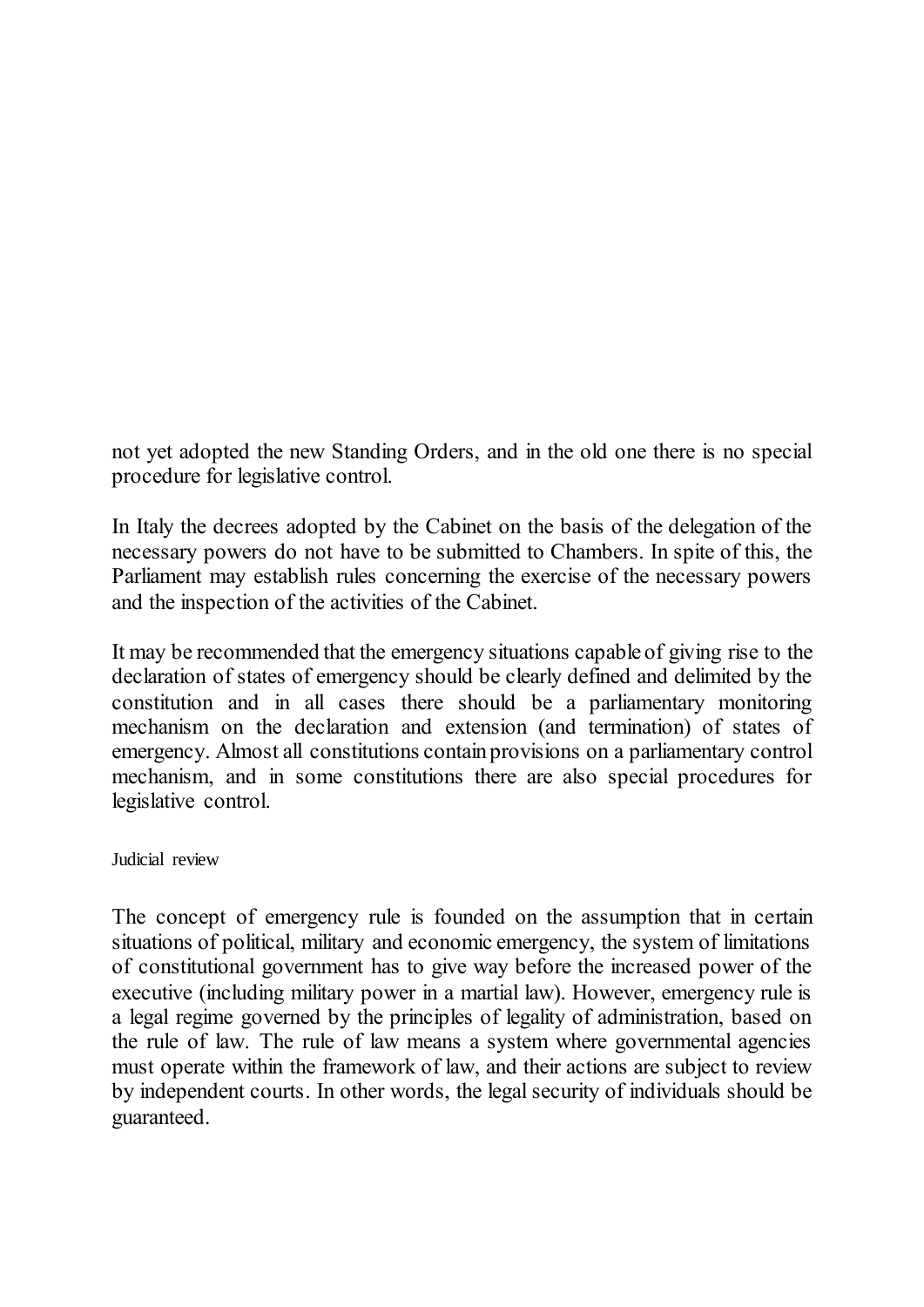First of all, consideration may be given to whether there is any judicial review of the executive act declaring emergency rule or the legislative resolution approving it. There is no general agreement about the appropriateness of judicial review concerning the declaration of emergency rule. Because of its political nature the justiciability of a declaration of emergency presents special and difficult questions and problems. There are those who say that there should be no control at all by the judiciary and others who claim that a certain control would be appropriate.

In international law the above question is answered somewhat differently. Especially under the European Convention, the European Commission and Court have consistently declared themselves competent to examine emergency situations according to Article 15 of the ECHR. The right of States to declare a public emergency and to take measures derogating from their obligations under the Convention is recognised but also supervised by them. In international law, in evaluating the existence of a public emergency and the need for derogating measures, States enjoy a margin of discretion.

In many countries there is no judicial review of the executive act declaring emergency rule or the legislative resolution approving it. Normally, only the acts of the emergency rule authorities fall under the jurisdiction of the courts.

In spite of the fact that there is no unambiguous and clear-cut provision in the Constitution of the Republic of Turkey, the Constitutional Court and the Council of State have ruled that the decision of the Council of Ministers declaring states of siege or states of emergency is beyond their jurisdiction and have refused to examine the validity of such a declaration. In Hungary, Albania, Canada and Switzerland, the executive act or the legislative resolution approving the emergency cannot be reviewed by the courts. In Finland there is no judicial review of the executive act declaring emergency rule except in so far as any powers are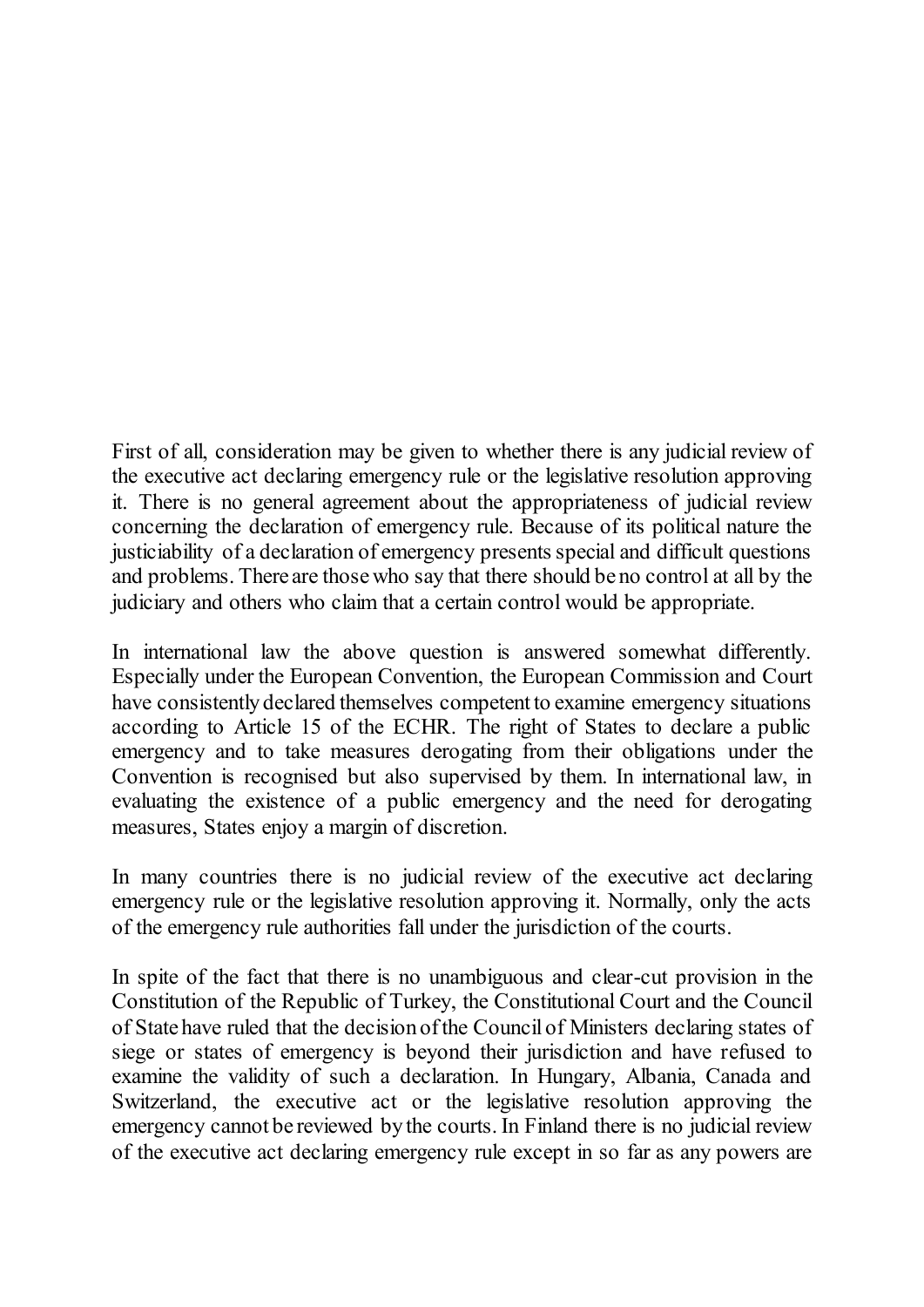used by the executive before the decree in question has been approved by the Parliament.

In Ireland while the Supreme Court ruled that it had jurisdiction to review the procedural arrangements for the enactment of emergency legislation, it left open the question whether it has jurisdiction to review the contents of the resolutions of the Houses of Parliament. The Court ruled that there was a presumption (which could be displaced) that the contents of the resolutions stating that a national emergency existed was correct. While the constitutionality of the emergency legislation is protected from judicial review, this does not deprive a person who has been subjected to procedures authorised by the legislation of his right of recourse to the ordinary courts seeking judicial review of whether the authorities have complied with the requirements of the legislation.

In some countries the constitutional courts may control whether the declaration of emergency rule is compatible with international commitments. For example, in the Slovak Republic neither the Constitution nor other legal instrument provide for judicial review of the declaration of emergency, but if the constitutional law which empowers the President of the Republic to declare emergency rule, and legal regime of this rule, is found to be in conflict with international commitments, the Constitutional Court can be induced to determine whether the adopted instrument on emergency is in conflict with the international commitments of the Slovak Republic. The Constitutional Court of Slovenia also decides on whether a decision to introduce the emergency rule conforms with ratified international agreements and the general principles of international law. In addition to this, the Constitutional Court examines the constitutionality in respect of both form and substance of a decision to introduce emergency rule.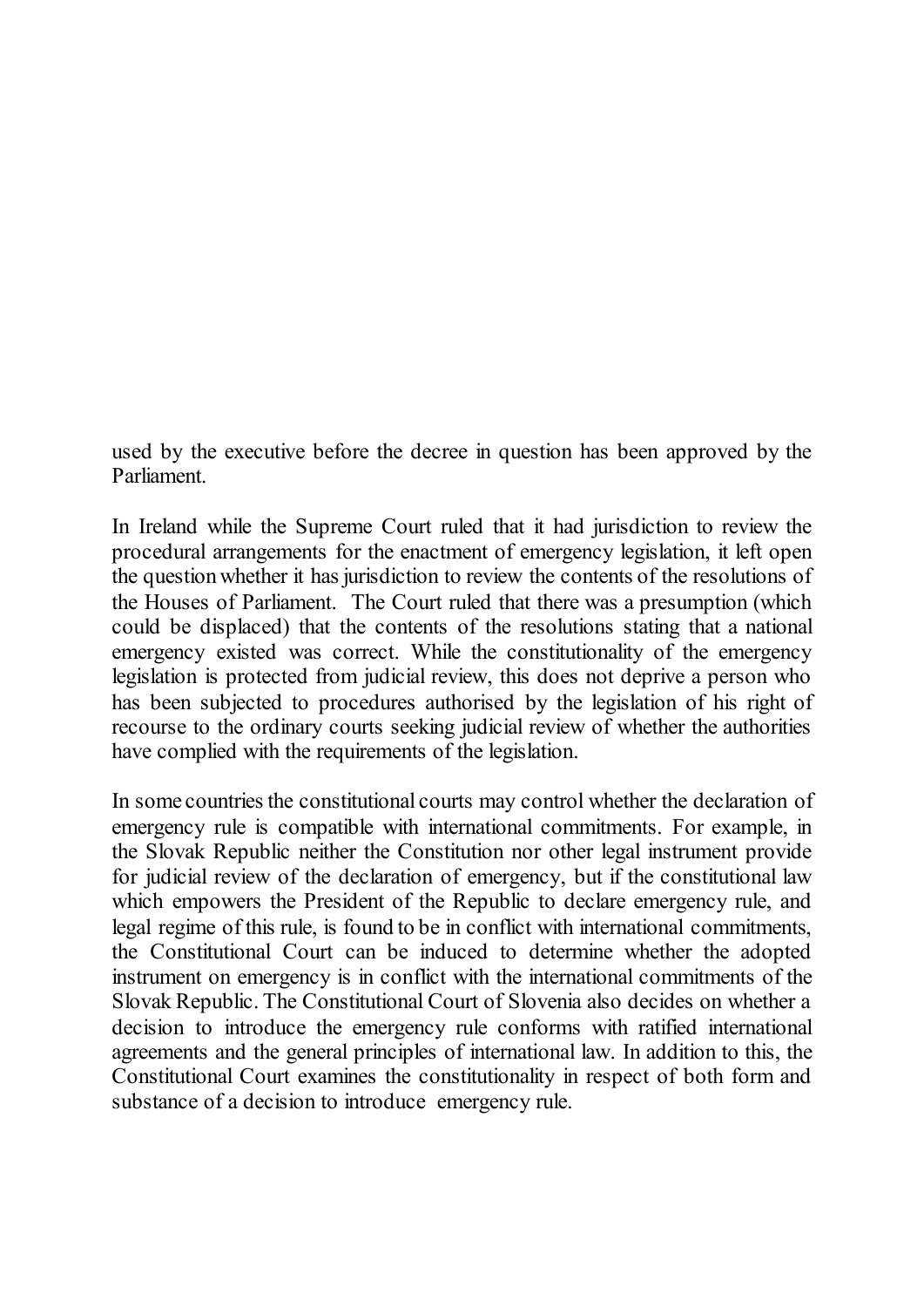In other countries judicial review is limited. In Russia the courts have no right to assess the conditions that caused the declaration of emergency rule. However, the Constitutional Court of the Russian Federation decides on the compatibility of acts introducing emergency rule with the Constitution. In Malta the executive act declaring emergency is subject to judicial review. Yet, there is no specific provision which envisages judicial review of the legislative resolution approving the emergency rule. The review of the executive act would be of a procedural nature. Similarly, in Cyprus, such review is limited to the question of whether there has been compliance with the relevant constitutional provisions.

In a further group of countries judicial review of the executive act declaring emergency rule or the legislative resolution approving it is only a theoretical possibility. In Liechtenstein the question of judicial review is not settled, but according to the doctrine it is a possibility. In Spain according to the widely shared opinion judicial control over the declaration would be possible if the Constitutional Court equated the parliamentary authorisation or declaration of emergency powers to a norm having the force of law. In Italy the jurisdiction of the Constitutional Court is not suspended during the state of war; therefore there is always the possibility of judicial review of the statutes approved by the Parliament. This rule applies to the statute for the delegation of the necessary powers as well as the declaration of the state of war when it is approved by an ordinary statute.

An example of extensive judicial review can be found in Germany. In the Federal Republic of Germany, federal legislation approving emergency rule or executive acts declaring emergency can be reviewed by the Federal Constitutional Court. The Federal Constitutional Court has the right to review the material circumstances that led to the declaration of the emergency state of defence. Not only the declaration but also the determination of a state of defence can be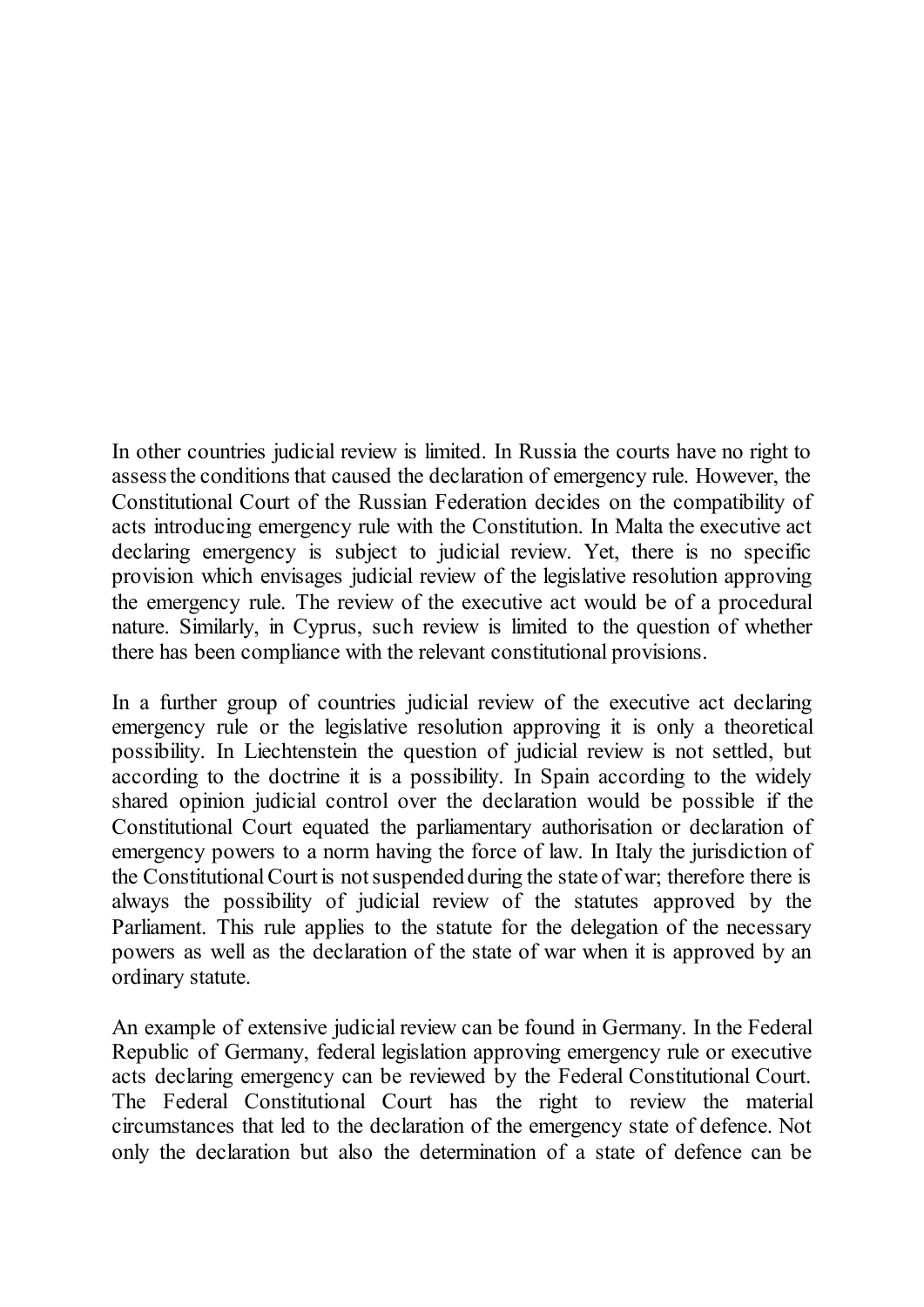reviewed by the Federal Constitutional Court. In Portugal, Lithuania and Kyrgyzstan the Constitutional Court can also review the declaration of emergency rule.

On the other hand, judicial review over the acts of the emergency rule authorities, as opposed to the declaration itself, requires separate consideration. Decisions taken by the emergency rule authorities are typical unilateral administrative acts and actions and for this reason they should be reviewed by courts.

In Finland, the decisions of military authorities under the State of Defence Act cannot be challenged except as far as civilian property is used, moved or destroyed or labour or goods requisitioned, and the decisions of the Council of Ministers which must be submitted to the Parliament cannot be reviewed by a court.

As mentioned before, in Turkey it is possible to issue law-amending ordinances in emergency situations which according to the Constitution, are not subject to review of constitutionality by the Constitutional Court. Yet such ordinances should be submitted to the Parliament and after approval they will become ordinary acts of parliament subject to judicial review. In addition to this, according to the case law of the Constitutional Court, emergency ordinances can only be issued on matters necessitated by emergency situations. Therefore, the Constitutional Court has ruled that emergency measures and derogations in emergency ordinances should be applied only during the time of emergency and in the regions for which emergency rule is declared; furthermore, such ordinances cannot alter or repeal the ordinary laws of Turkey.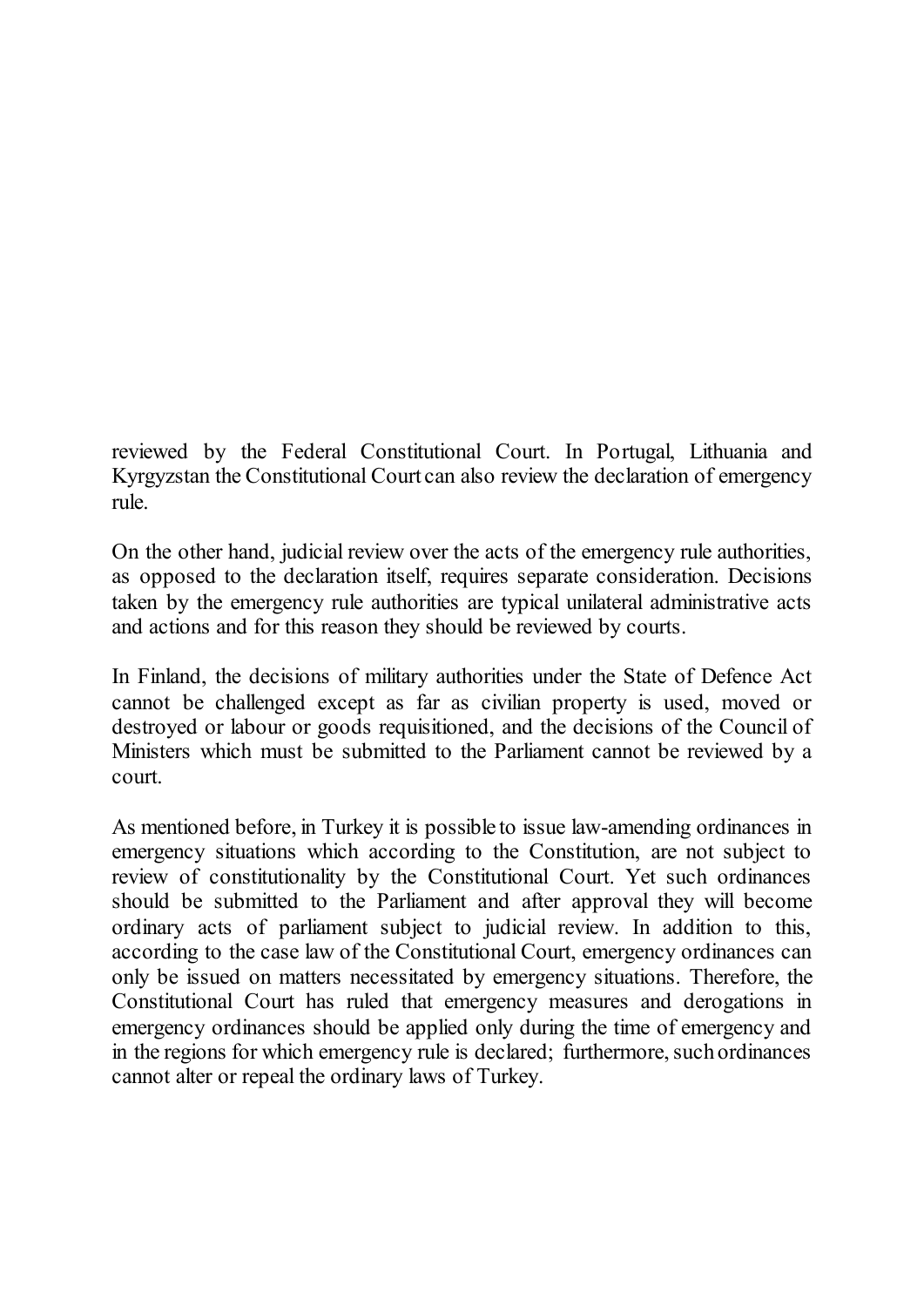<span id="page-29-0"></span>Recommendations

Admittedly, a variety of internal and external situations may arise in which the executive organ of the state must act quickly and decisively to protect the fundamental interests of the state and society. For that reason, public emergency conditions may involve both derogations from normal human rights standards and alterations in the arrangement of functions and powers among the branches of the state. However, there is always a potential for the abuse of state power, and experience has shown that the most serious violations of human rights tend to occur in emergency situations. The constitutional order should find appropriate legal principles and provisions to cope with problems created by emergency conditions. Here, our recommendations will be confined to matters touching upon human rights, because national legislation and regulations differ greatly on the institutional aspects of the problem. The following points can be made in order to suggest certain legal standards for public emergencies :

- a. The emergency situations capable of giving rise to the declaration of states of emergency should clearly be defined and delimited by the constitution. In other words, the existence of a real and imminent danger should be clearly specified. The above condition is expressed in the three main human rights treaties (ECHR, ICCPR, ACHR) as an "exceptional threat". According to the principle of exceptional threat, the derogation from human rights standards in emergencies is legitimate only in case of "war or public emergency threatening the life of the nation".
- b. De facto state of emergency should be avoided, and emergency rule should be officially declared. The corresponding condition in the three main human rights treaties is the requirement of notification, whereby the other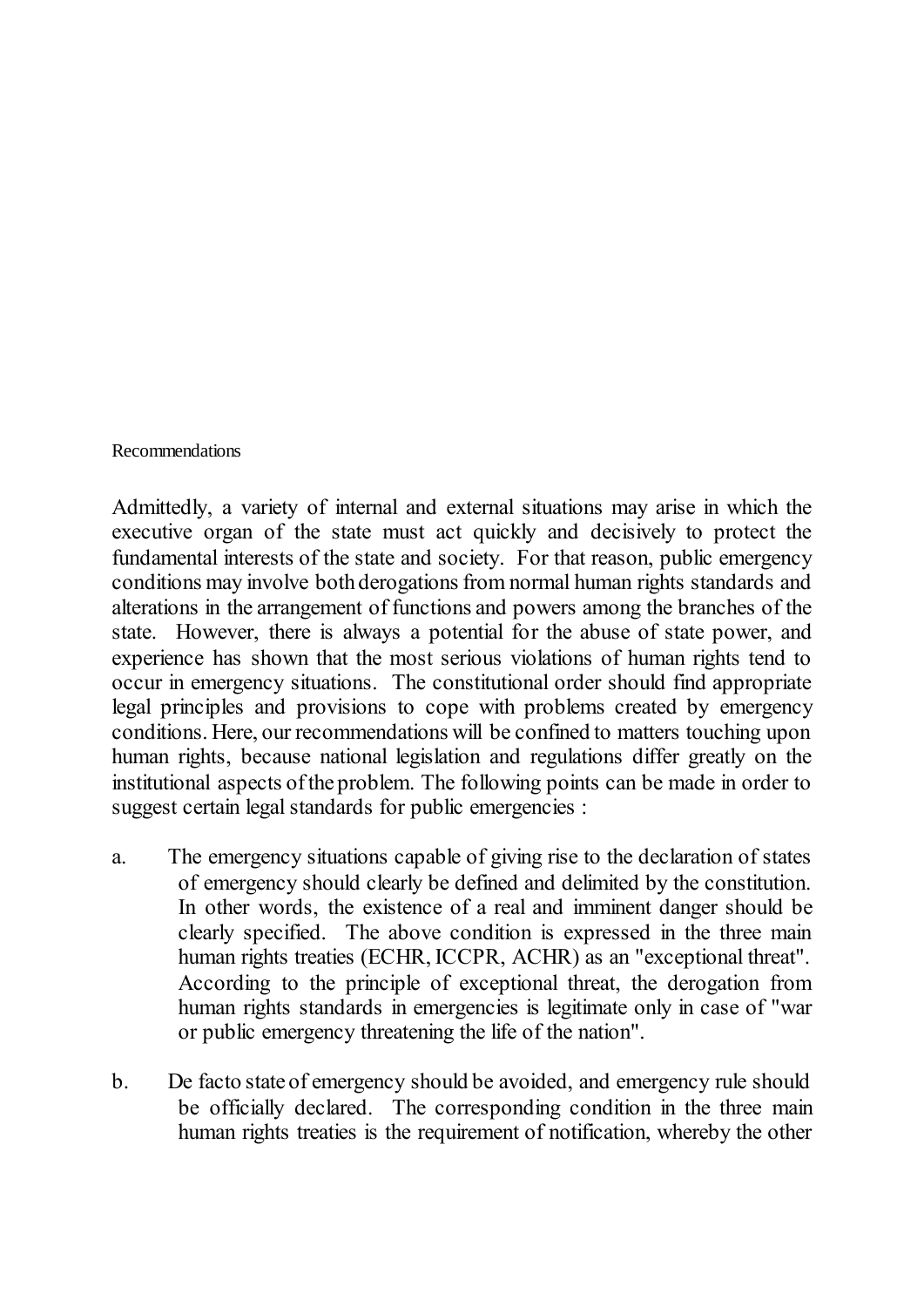states party shall be informed of the provisions derogated from and the reasons therefor.

- c. The constitution should clearly specify which rights can be suspended and which rights do not permit derogation and should be respected in all circumstances. The lists of non-derogable rights in the three main human rights treaties (ECHR, ICCPR, ACHR) contain four such rights: the right of life, the right to be free from torture and other inhuman or degrading treatment or punishment, the right to be free from slavery or servitude, and the principle of non-retroactivity of penal laws. These four non-derogable rights which constitute the "irreducible core" of human rights should be explicitly phrased and sanctioned in the constitution. The inclusion of minimum guarantees against arbitrary detention and other guarantees protecting the right to a fair trial would also be important; furthermore, recourse to courts against acts and actions of the emergency rule authorities should be permitted. The foregoing rights and guarantees should be enjoyed by all without discrimination.
- d. The emergency measures and derogations from fundamental rights and liberties should be proportionate to the danger. In other words, derogations, restrictions and suspensions are acceptable only in case of war or a public emergency threatening the life of the nation; furthermore, such measures should be proportionate to the emergency. The principle of proportionality also includes what ACHR has called "the principle of temporariness" which means that emergency measures cannot last longer than the emergency itself, and the limitations that they bring about should be applied only in those geographical areas affected by the emergency. On the other hand, many of the measures taken under emergency rule do not imply any derogation from human rights standards. This is especially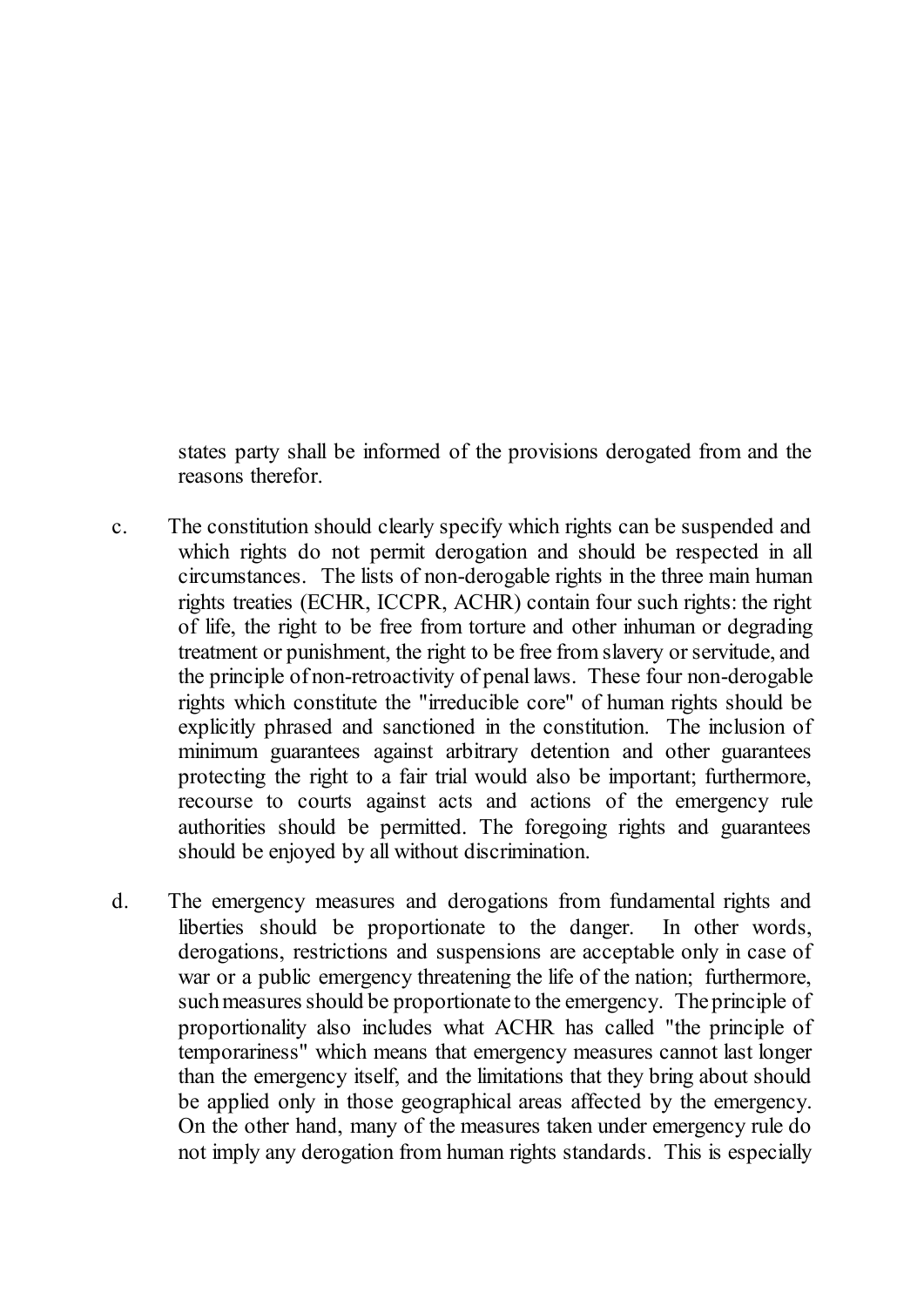true of measures at the lower level of emergency. Quite often, such measures only regulate the behaviour of people or the use of their property, or the executive may be authorised to take measures which otherwise would require legislative action.

e. Even in a state of public emergency the fundamental principle of the rule of law should prevail. In other words, no-one should be put to trial before a court other than one previously determined by law.

#### <span id="page-31-0"></span>**Summary Table of Replies**

This consolidated report is based upon replies to a questionnaire on emergency powers formulated by the European Commission for Democracy through Law.

Drawing upon summaries of the relevant law and practice in 32 countries, the report contains a concise repertoire of the constitutional and legislative regulation of emergency powers in several European and other States.

Although not an exhaustive study of comparative law, the diversity of legal models regulating emergency situations is illustrated by the variety of solutions adopted by different States to deal with such questions as what constitutes a public emergency, the types of emergency rule which can result, and in what circumstances. Particular attention is given to procedural and substantive safeguards for the exercise of emergency powers, including legislative control and judicial review of decisions and measures taken.

The report concludes with a set of recommendations addressed to any country undergoing constitutional reform.

The European Commission for Democracy through Law (Venice Commission) is a consultative body on questions of constitutional law, created within the Council of Europe.